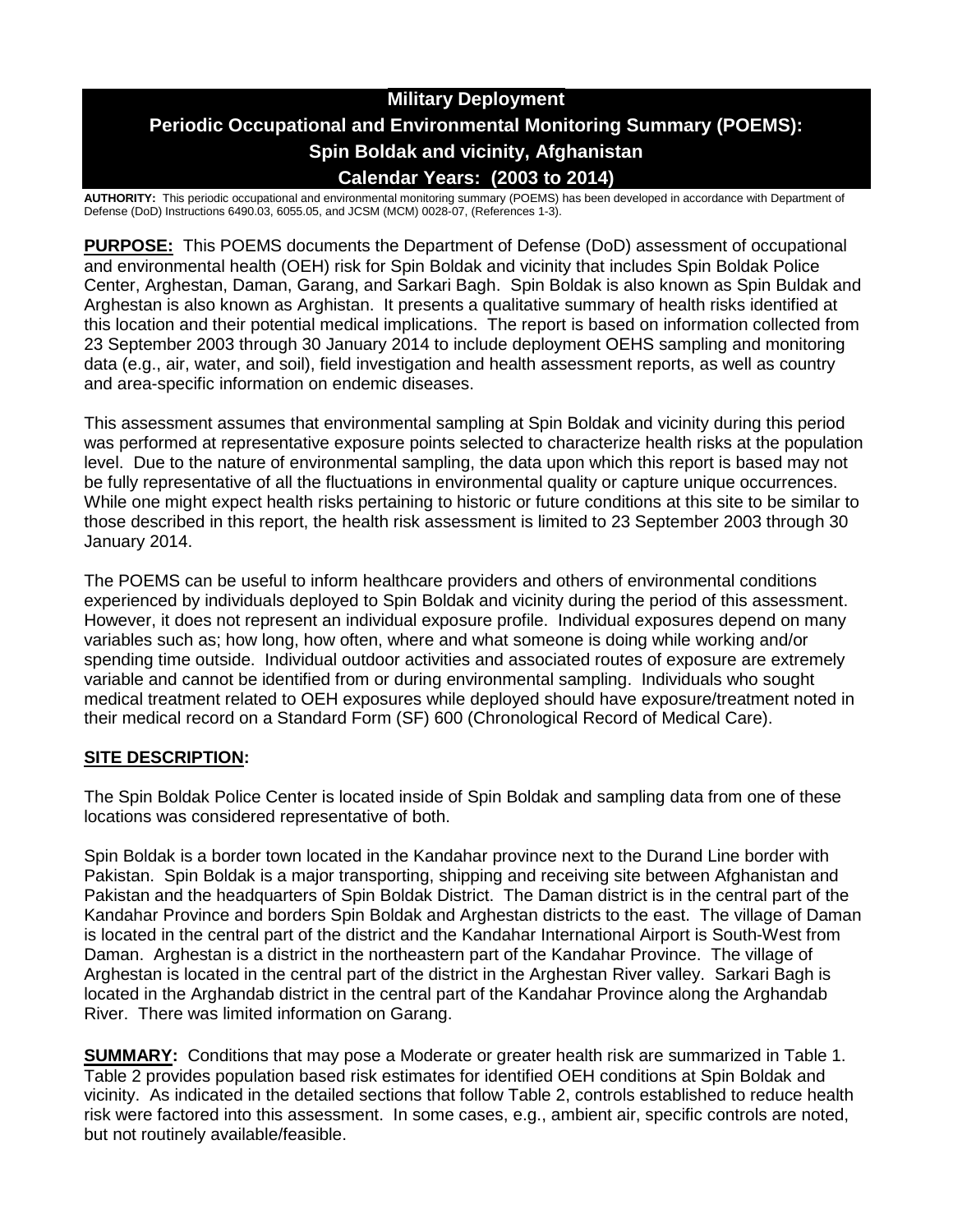#### **Table 1: Summary of Occupational and Environmental Conditions with MODERATE or Greater Health Risk**

#### **Short-term health risks & medical implications:**

The following hazards may be associated with potential acute health effects in some personnel during deployment at Spin Boldak and vicinity:

Inhalable coarse particulate matter less than 10 micrometers in diameter  $(PM_{10})$  from environmental dust and/or burn pits; food/waterborne diseases (e.g., bacterial diarrhea, hepatitis A, typhoid/paratyphoid fever, diarrhea-cholera, diarrheaprotozoal, brucellosis, hepatitis E); other endemic diseases (malaria, cutaneous leishmaniasis (acute), Crimean-Congo hemorrhagic fever, sandfly fever, scrub typhus (mite-borne), leptospirosis, Tuberculosis (TB), rabies, anthrax, Q fever); and heat stress. For food/waterborne diseases (e.g., bacterial diarrhea, hepatitis A, typhoid/paratyphoid fever, diarrhea-cholera, diarrhea-protozoal, brucellosis, hepatitis E), if ingesting local food and water, the health effects can temporarily incapacitate personnel (diarrhea) or result in prolonged illness (hepatitis A, typhoid/paratyphoid fever, brucellosis, hepatitis E). Risks from food/waterborne diseases may have been reduced with preventive medicine controls and mitigation, which includes hepatitis A and typhoid fever vaccinations and only drinking from approved water sources in accordance with standing CENTCOM policy. For other vector-borne endemic diseases (malaria, cutaneous leishmaniasis (acute), Crimean-Congo hemorrhagic fever, sandfly fever, scrub typhus (mite-borne), these diseases may constitute a significant risk due to exposure to biting vectors; risk reduced to 'Low' by proper wear of the treated uniform, application of repellent to exposed skin, bed net use, and appropriate chemoprophylaxis, as well as minimizing areas of standing water and other vectorbreeding areas. For water contact diseases (leptospirosis) activities involving extensive contact with surface water increase risk. For respiratory diseases (TB), personnel in close-quarter conditions could have been at risk for person-to-person spread. Animal contact diseases (rabies, anthrax, Q fever), pose year-round risk. For heat stress, risk can be greater during months of May through August, and greater for susceptible persons including those older than 45, of low fitness level, unacclimatized, or with underlying medical conditions. Risks from heat stress may have been reduced with preventive medicine controls, work-rest cycles, proper hydration and nutrition, and mitigation.

Air quality: For inhalable coarse particulate matter less than 10 micrometers in diameter ( $PM_{10}$ ), the  $PM_{10}$  overall short-term risk was 'Variable (Low to Moderate).' For inhalable fine particulate matter less than 2.5 micrometers in diameter (PM<sub>2.5</sub>), the PM<sub>2.5</sub> overall short-term risk was not evaluated due to insufficient data. However, exposures to PM<sub>10</sub> and PM<sub>2.5</sub> may vary, as conditions may vary, and may result in mild to more serious short-term health effects (e.g., eye, nose or throat and lung irritation) in some personnel while at this site, particularly exposures to high levels of dust such as during high winds or dust storms. For PM<sub>10</sub> and PM<sub>2.5</sub>, certain subgroups of the deployed forces (e.g., those with pre-existing asthma/cardiopulmonary conditions) are at greatest risk of developing notable health effects. For burn pits, the short-term risks for PM<sub>10</sub> for PM2.5 were not evaluated due to no available data - see Section 10.7. For burn pits, exposures may vary, and exposure to high levels of PM<sub>10</sub> and to PM<sub>2.5</sub> in the smoke may also result in mild to more serious short-term health effects (e.g., eye, nose or throat and lung irritation) in some personnel and certain subgroups while at this site. Although most short-term health effects from exposure to particulate matter and burn pit smoke should have resolved post-deployment, providers should be prepared to consider the relationship between deployment exposures and current complaints. Some individuals may have sought treatment for acute respiratory irritation during their time at Spin Boldak and vicinity. Personnel who reported with symptoms or required treatment while at this site should have exposure and treatment noted in medical record (e.g., electronic medical record and/or on a Standard Form (SF) 600 (Chronological Record of Medical Care).

#### **Long-term health risks & medical implications:**

The following hazards may be associated with potential chronic health effects in some personnel during deployment at Spin Boldak and vicinity:

Air quality: For inhalable fine particulate matter less than 2.5 micrometers in diameter (PM<sub>2.5</sub>), the overall long-term risk was not evaluated due to insufficient data. Inhalable coarse particulate matter less than 10 micrometers in diameter (PM<sub>10</sub>) was not evaluated for long-term risk due to no available health guidelines. However, the area is a dusty desert environment, and conditions may have varied. In addition, for burn pits, the long-term risk for  $PM_{2.5}$  was not evaluated due to no available data. For burn pits, PM<sub>10</sub> was not evaluated for long-term risk due to no available health guidelines and due to no available data. For burn pits, see Section 10.7. However, exposures may vary, as conditions may have varied. For inhalational exposure to high levels of dust,  $PM_{10}$  and  $PM_{2.5}$ , such as during high winds or dust storms, and for exposure to burn pit smoke, it is considered possible that some otherwise healthy personnel who were exposed for a long-term period to dust and particulate matter could develop certain health conditions (e.g., reduced lung function, cardiopulmonary disease). Personnel with a history of asthma or cardiopulmonary disease could potentially be more likely to develop such chronic health conditions. While the dust and particulate matter exposures and exposures to burn pits are acknowledged, at this time there were no specific recommended, post-deployment medical surveillance evaluations or treatments. Providers should still consider overall individual health status (e.g., any underlying conditions/susceptibilities) and any potential unique individual exposures (such as burn pits/barrels, incinerators, occupational or specific personal dosimeter data) when assessing individual concerns. Certain individuals may need to be followed/evaluated for specific occupational exposures/injuries (e.g., annual audiograms as part of the medical surveillance for those enrolled in the Hearing Conservation Program; and personnel covered by Respiratory Protection Program and/or Hazardous Waste/Emergency Responders Medical Surveillance).

> Page 2 of 24 Reviewed by CENTCOM (19 June 2015) Final Approval Date (12 February 2016)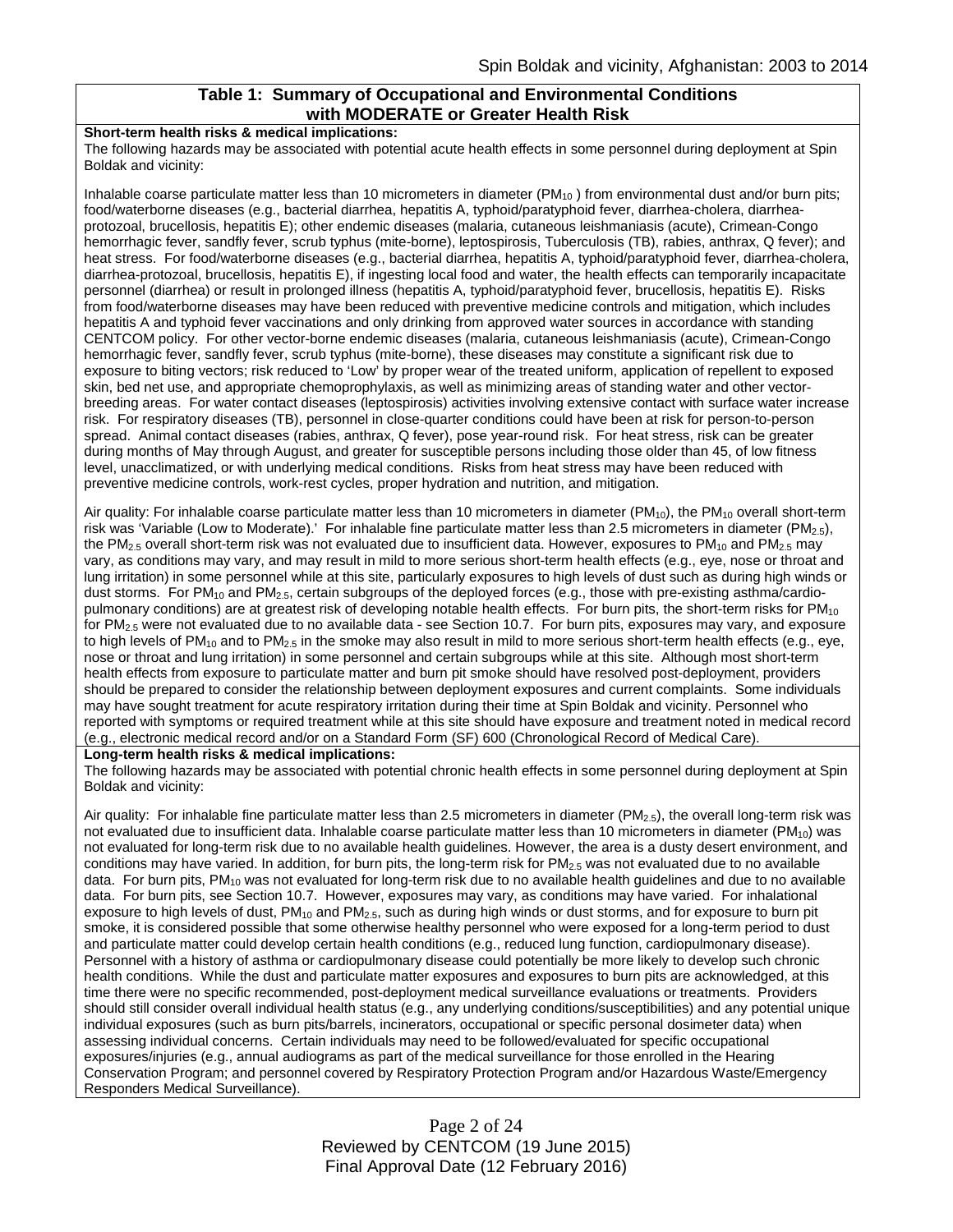# **Table 2. Population-Based Health Risk Estimates - Spin Boldak and vicinity that includes Spin Boldak Police Center, Arghestan, Daman, Garang, and Sarkari Bagh 1, 2**

| Source of<br><b>Identified Health</b><br>Risk <sup>3</sup>                        | Unmitigated Health Risk Estimate <sup>4</sup>                                                                                  | <b>Control Measures</b><br>Implemented                                                                                                                 | <b>Residual Health Risk Estimate<sup>4</sup></b>                                                                               |
|-----------------------------------------------------------------------------------|--------------------------------------------------------------------------------------------------------------------------------|--------------------------------------------------------------------------------------------------------------------------------------------------------|--------------------------------------------------------------------------------------------------------------------------------|
| <b>AIR</b>                                                                        |                                                                                                                                |                                                                                                                                                        |                                                                                                                                |
| Particulate<br>matter less than<br>10 micrometers<br>in diameter<br>$(PM_{10})$   | Short-term: Insufficient data to assess<br>risk.                                                                               | Limiting strenuous<br>physical activities when air<br>quality is especially poor;<br>and actions such as<br>closing tent flaps,<br>windows, and doors. | Short-term: Insufficient data to assess<br>risk.                                                                               |
|                                                                                   | Long-term: No health guidelines                                                                                                |                                                                                                                                                        | Long-term: No health guidelines                                                                                                |
| Particulate<br>matter less than<br>2.5 micrometers<br>in diameter<br>$(PM_{2.5})$ | Short-term: Insufficient data to assess<br>risk.                                                                               | Limiting strenuous<br>physical activities when air                                                                                                     | Short-term: Insufficient data to assess<br>risk.                                                                               |
|                                                                                   | Long-term: Insufficient data to assess<br>risk.                                                                                | quality is especially poor;<br>and actions such as<br>closing tent flaps,<br>windows, and doors.                                                       | Long-term: Insufficient data to assess<br>risk.                                                                                |
| Metals                                                                            | Short-term: Insufficient data to assess<br>risk.                                                                               |                                                                                                                                                        | Short-term: Insufficient data to assess<br>risk.                                                                               |
|                                                                                   | Long-term: Insufficient data to assess<br>risk.                                                                                |                                                                                                                                                        | Long-term: Insufficient data to assess<br>risk.                                                                                |
| Volatile Organic<br>Compounds                                                     | Short-term: None identified based on<br>the available sampling data.<br>Long-term: None identified based on                    |                                                                                                                                                        | Short-term: None identified based on<br>the available sampling data.<br>Long-term: None identified based on                    |
| (VOC)                                                                             | the available sampling data.                                                                                                   |                                                                                                                                                        | the available sampling data.                                                                                                   |
| <b>SOIL</b>                                                                       |                                                                                                                                |                                                                                                                                                        |                                                                                                                                |
| Metals                                                                            | Short-term: Not an identified source of<br>health risk.<br>Long-term: None identified based on<br>the available sampling data. |                                                                                                                                                        | Short-term: Not an identified source of<br>health risk.<br>Long-term: None identified based on<br>the available sampling data. |
| Organic                                                                           | Short-term: Not an identified source of<br>health risk.                                                                        |                                                                                                                                                        | Short-term: Not an identified source of<br>health risk.                                                                        |
| Compounds                                                                         | Long-term: None identified based on<br>the available sampling data.                                                            |                                                                                                                                                        | Long-term: None identified based on<br>the available sampling data.                                                            |
| Inorganic<br>Compounds                                                            | Short-term: Not an identified source of<br>health risk.                                                                        |                                                                                                                                                        | Short-term: Not an identified source of<br>health risk.                                                                        |
|                                                                                   | Long-term: None identified based on<br>the available sampling data.                                                            |                                                                                                                                                        | Long-term: None identified based on<br>the available sampling data.                                                            |
| <b>Water</b>                                                                      |                                                                                                                                |                                                                                                                                                        |                                                                                                                                |
| <b>Consumed Water</b><br>(Water Used for<br>Drinking)                             | Short-term: Insufficient data to assess<br>risk.                                                                               | U.S. Army Public Health<br>Command (USAPHC)                                                                                                            | Short-term: Insufficient data to assess<br>risk.                                                                               |
|                                                                                   | Long-term: Insufficient data to assess<br>risk.                                                                                | former U.S. Army<br>Veterinary Command<br>(VETCOM) approved<br>bottled water and potable<br>water only from approved<br>water sources.                 | Long-term: Insufficient data to assess<br>risk.                                                                                |
| Water for Other<br>Purposes                                                       | Short-term: None identified based on<br>the available sampling data.                                                           | Water treated in<br>accordance with                                                                                                                    | Short-term: None identified based on<br>the available sampling data.                                                           |
|                                                                                   | Long-term: None identified based on<br>the available sampling data.                                                            | standards applicable to its<br>intended use.                                                                                                           | Long-term: None identified based on<br>the available sampling data.                                                            |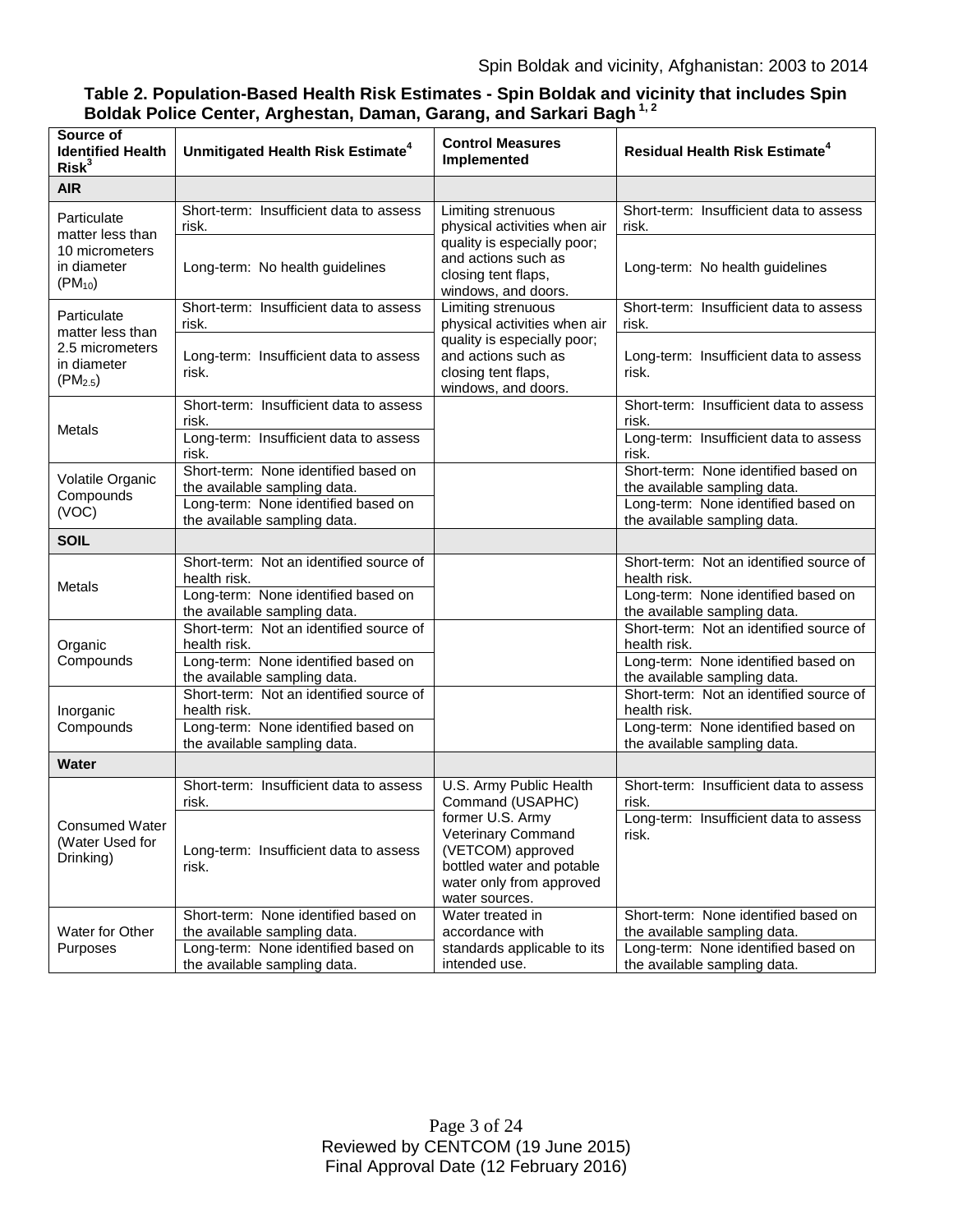| Source of<br><b>Identified Health</b><br>Risk <sup>3</sup>       | Unmitigated Health Risk Estimate <sup>4</sup>                                                                                                                                                                                                                                                                                                                                                  | <b>Control Measures</b><br>Implemented                                                                                                                                                                                                                                                                                                                                                    | <b>Residual Health Risk Estimate<sup>4</sup></b>                                                                                                                                         |
|------------------------------------------------------------------|------------------------------------------------------------------------------------------------------------------------------------------------------------------------------------------------------------------------------------------------------------------------------------------------------------------------------------------------------------------------------------------------|-------------------------------------------------------------------------------------------------------------------------------------------------------------------------------------------------------------------------------------------------------------------------------------------------------------------------------------------------------------------------------------------|------------------------------------------------------------------------------------------------------------------------------------------------------------------------------------------|
| <b>ENDEMIC</b><br><b>DISEASE</b>                                 |                                                                                                                                                                                                                                                                                                                                                                                                |                                                                                                                                                                                                                                                                                                                                                                                           |                                                                                                                                                                                          |
| Food<br>borne/Waterborne<br>(e.g., diarrhea-<br>bacteriological) | Short-term: Variable; High (bacterial<br>diarrhea, hepatitis A, typhoid fever) to<br>Moderate (diarrhea-cholera, diarrhea-<br>protozoal, brucellosis, hepatitis E) to<br>Low (polio) if ingesting local<br>food/water, the health effects can<br>temporarily incapacitate personnel<br>(diarrhea) or result in prolonged illness<br>(hepatitis A, Typhoid fever, hepatitis E,<br>brucellosis). | Preventive measures<br>include Hepatitis A and<br>Typhoid fever vaccination<br>and consumption of food<br>and water only from<br>approved sources.                                                                                                                                                                                                                                        | Short-term: Low to none                                                                                                                                                                  |
|                                                                  | Long-term: None identified                                                                                                                                                                                                                                                                                                                                                                     |                                                                                                                                                                                                                                                                                                                                                                                           | Long-term: No data available                                                                                                                                                             |
| Arthropod Vector<br><b>Borne</b>                                 | Short-term: Variable; High for malaria,<br>Moderate for leishmaniasis -<br>cutaneous (acute), Crimean-Congo<br>hemorrhagic fever, sandfly fever,<br>typhus-miteborne; and Low for, the<br>plague and West Nile fever.                                                                                                                                                                          | Preventive measures<br>include proper wear of<br>treated uniform,<br>application of repellent to<br>exposed skin, bed net<br>use, minimizing areas of<br>standing water.                                                                                                                                                                                                                  | Short-term: Low                                                                                                                                                                          |
|                                                                  | Long-term: Low for Leishmaniasis-<br>visceral infection.                                                                                                                                                                                                                                                                                                                                       |                                                                                                                                                                                                                                                                                                                                                                                           | Long-term: No data available                                                                                                                                                             |
| <b>Water-Contact</b>                                             | Short-term: Moderate for leptospirosis                                                                                                                                                                                                                                                                                                                                                         | Recreational swimming in<br>surface waters not likely in<br>this area of Afghanistan<br>during this time period.                                                                                                                                                                                                                                                                          | Short-term: Low for leptospirosis.                                                                                                                                                       |
| (e.g., wading,<br>swimming)                                      | Long-term: No data available                                                                                                                                                                                                                                                                                                                                                                   |                                                                                                                                                                                                                                                                                                                                                                                           | Long-term: No data available                                                                                                                                                             |
| Respiratory                                                      | Short-term: Variable; Moderate for<br>tuberculosis (TB) to Low for<br>meningococcal meningitis.                                                                                                                                                                                                                                                                                                | Providing adequate living<br>and work space; medical<br>screening; vaccination.                                                                                                                                                                                                                                                                                                           | Short-term: Low                                                                                                                                                                          |
|                                                                  | Long-term: No data available                                                                                                                                                                                                                                                                                                                                                                   |                                                                                                                                                                                                                                                                                                                                                                                           | Long-term: No data available                                                                                                                                                             |
| <b>Animal Contact</b>                                            | Short-term: Variable; Moderate for<br>rabies, anthrax, Q-fever to Low for<br>H5N1 avian influenza.                                                                                                                                                                                                                                                                                             | Prohibiting contact with,<br>adoption, or feeding of<br>feral animals IAW U.S.<br><b>Central Command</b><br>(CENTCOM) General<br>Order (GO) 1B. Risks are<br>further reduced in the<br>event of assessed contact<br>by prompt post-exposure<br>rabies prophylaxis IAW<br>The Center for Disease<br>Control's (CDC) Advisory<br>Committee on<br><b>Immunization Practices</b><br>guidance. | Short-term: No data available                                                                                                                                                            |
|                                                                  | Long-term: Low (Rabies)                                                                                                                                                                                                                                                                                                                                                                        |                                                                                                                                                                                                                                                                                                                                                                                           | Long-term: No data available                                                                                                                                                             |
| <b>VENOMOUS</b><br>ANIMAL/<br><b>INSECTS</b>                     |                                                                                                                                                                                                                                                                                                                                                                                                |                                                                                                                                                                                                                                                                                                                                                                                           |                                                                                                                                                                                          |
| Snakes,<br>scorpions, and<br>spiders                             | Short-term: Low; If encountered,<br>effects of venom vary with species<br>from mild localized swelling (e.g.,<br>widow spider) to potentially lethal<br>effects (e.g., Levantine Viper).                                                                                                                                                                                                       | Risk reduced by avoiding<br>contact, proper wear of<br>uniform (especially<br>footwear), and proper and<br>timely treatment.                                                                                                                                                                                                                                                              | Short-term: Low; If encountered,<br>effects of venom vary with species<br>from mild localized swelling (e.g.,<br>widow spider) to potentially lethal<br>effects (e.g., Levantine Viper). |
|                                                                  | Long-term: No data available                                                                                                                                                                                                                                                                                                                                                                   |                                                                                                                                                                                                                                                                                                                                                                                           | Long-term: No data available                                                                                                                                                             |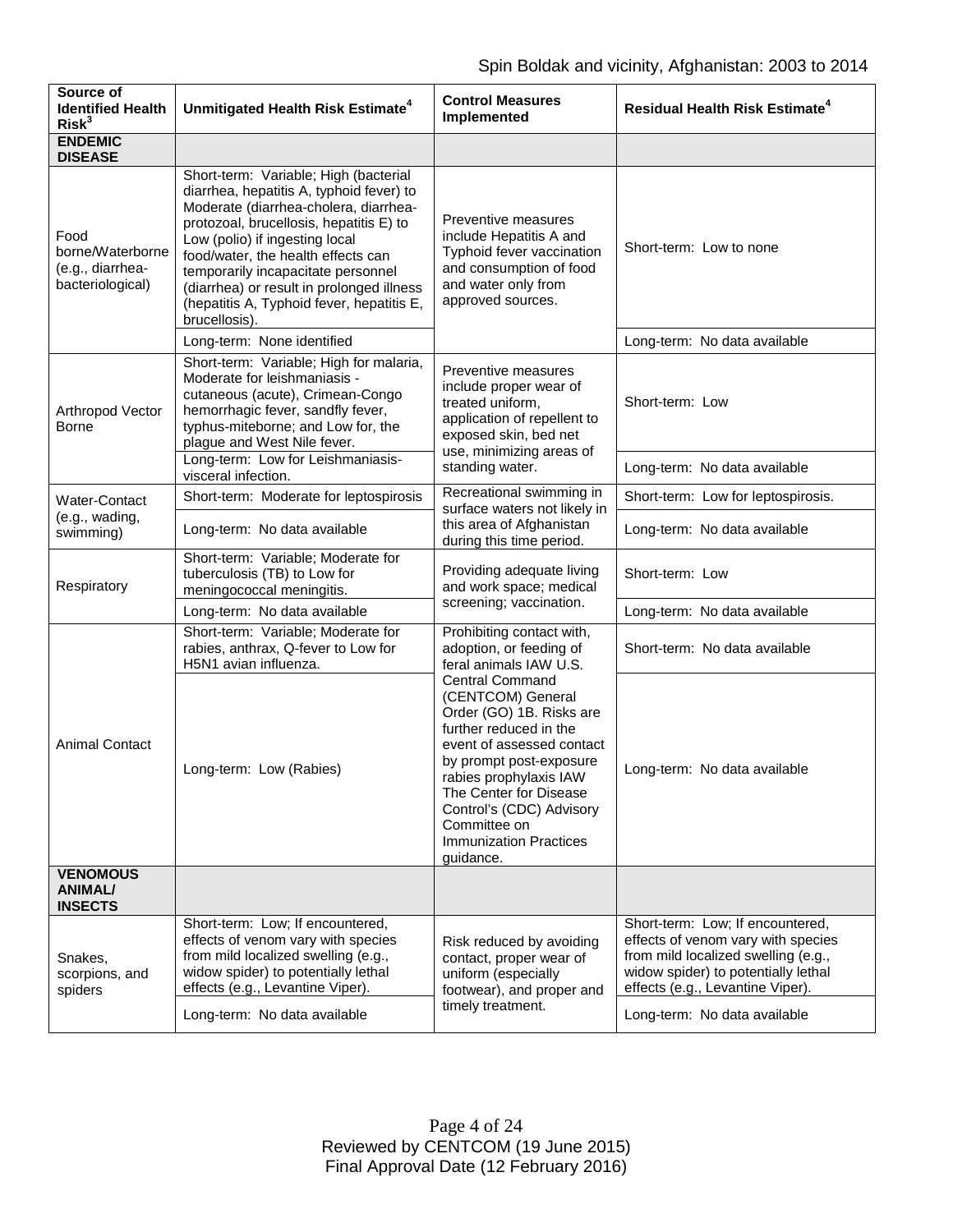| Source of<br><b>Identified Health</b><br>Risk <sup>3</sup>   | Unmitigated Health Risk Estimate <sup>4</sup>                                                                                                                                                                                                                                                                                          | <b>Control Measures</b><br>Implemented                                                                                                                                                                                                  | <b>Residual Health Risk Estimate<sup>4</sup></b>                                                                                                                                                                                                 |
|--------------------------------------------------------------|----------------------------------------------------------------------------------------------------------------------------------------------------------------------------------------------------------------------------------------------------------------------------------------------------------------------------------------|-----------------------------------------------------------------------------------------------------------------------------------------------------------------------------------------------------------------------------------------|--------------------------------------------------------------------------------------------------------------------------------------------------------------------------------------------------------------------------------------------------|
| <b>HEAT/COLD</b><br><b>STRESS</b>                            |                                                                                                                                                                                                                                                                                                                                        |                                                                                                                                                                                                                                         |                                                                                                                                                                                                                                                  |
| Heat                                                         | Short-term: Variable; Risk of heat<br>injury is Extremely High from July -<br>August, High from May - June, and<br>Low for all other months.                                                                                                                                                                                           | Work-rest cycles, proper<br>hydration and nutrition,<br>and Wet Bulb Globe<br>Temperature (WBGT)<br>monitoring.                                                                                                                         | Short-term: Variable mitigated to Low;<br>Risk of heat injury in unacclimatized or<br>susceptible personnel is Extremely<br>High from July - August, High from<br>May - June, and Low for all others.                                            |
|                                                              | Long-term: Low, The long-term risk<br>was Low. However, the risk may be<br>greater to certain susceptible persons-<br>those older (i.e., greater than 45<br>years), in lesser physical shape, or<br>with underlying medical/health<br>conditions.                                                                                      |                                                                                                                                                                                                                                         | Long-term: Low, The long-term risk is<br>Low. However, the risk may be<br>greater to certain susceptible persons-<br>those older (i.e., greater than 45<br>years), in lesser physical shape, or<br>with underlying medical/health<br>conditions. |
| Cold                                                         | Short-term: Low risk of cold<br>stress/injury.                                                                                                                                                                                                                                                                                         | Risks from cold stress<br>reduced with protective<br>measures such as use of<br>the buddy system, limiting<br>exposure during cold<br>weather, proper hydration<br>and nutrition, and proper<br>wear of issued protective<br>clothing.  | Short-term: Low risk of cold<br>stress/injury.                                                                                                                                                                                                   |
|                                                              | Long-term: Low; Long-term health<br>implications from cold injuries are rare<br>but can occur, especially from more<br>serious injuries such as frost bite.                                                                                                                                                                            |                                                                                                                                                                                                                                         | Long-term: Low; Long-term health<br>implications from cold injuries are rare<br>but can occur, especially from more<br>serious injuries such as frost bite.                                                                                      |
| <b>Unique</b><br>Incidents/<br><b>Concerns</b>               |                                                                                                                                                                                                                                                                                                                                        |                                                                                                                                                                                                                                         |                                                                                                                                                                                                                                                  |
| Waste                                                        | Short-term: Low                                                                                                                                                                                                                                                                                                                        |                                                                                                                                                                                                                                         | Short-term: Low                                                                                                                                                                                                                                  |
| Sites/Waste<br>Disposal                                      | Long-term: Low                                                                                                                                                                                                                                                                                                                         |                                                                                                                                                                                                                                         | Long-term: Low                                                                                                                                                                                                                                   |
| Fuel/petroleum<br>products/<br>industrial<br>chemical spills | Short-term: Low                                                                                                                                                                                                                                                                                                                        |                                                                                                                                                                                                                                         | Short-term: Low                                                                                                                                                                                                                                  |
|                                                              | Long-term: Low                                                                                                                                                                                                                                                                                                                         |                                                                                                                                                                                                                                         | Long-term: Low                                                                                                                                                                                                                                   |
| Pesticides/Pest<br>Control                                   | Short-term: Low                                                                                                                                                                                                                                                                                                                        | See Section 10.4                                                                                                                                                                                                                        | Short-term: Low                                                                                                                                                                                                                                  |
|                                                              | Long-term: Low                                                                                                                                                                                                                                                                                                                         |                                                                                                                                                                                                                                         | Long-term: Low                                                                                                                                                                                                                                   |
| <b>Burn Pits</b>                                             | Spin Boldak and vicinity had a burn pit<br>but no data was available to evaluate<br>short and long-term health risk. Short-<br>term health effects could include eye,<br>nose, throat, and lung irritation. More<br>serious effects are possible in<br>susceptible persons (e.g., those with<br>asthma/existing respiratory diseases). | Control measures may<br>have included locating<br>burn pits downwind of<br>prevailing winds,<br>increased distance from<br>living and working areas<br>when possible, and<br>improved waste<br>segregation and<br>management techniques | Short-term: Insufficient data to assess<br>risk.                                                                                                                                                                                                 |
|                                                              |                                                                                                                                                                                                                                                                                                                                        |                                                                                                                                                                                                                                         | Long-term: Insufficient data to assess<br>risk.                                                                                                                                                                                                  |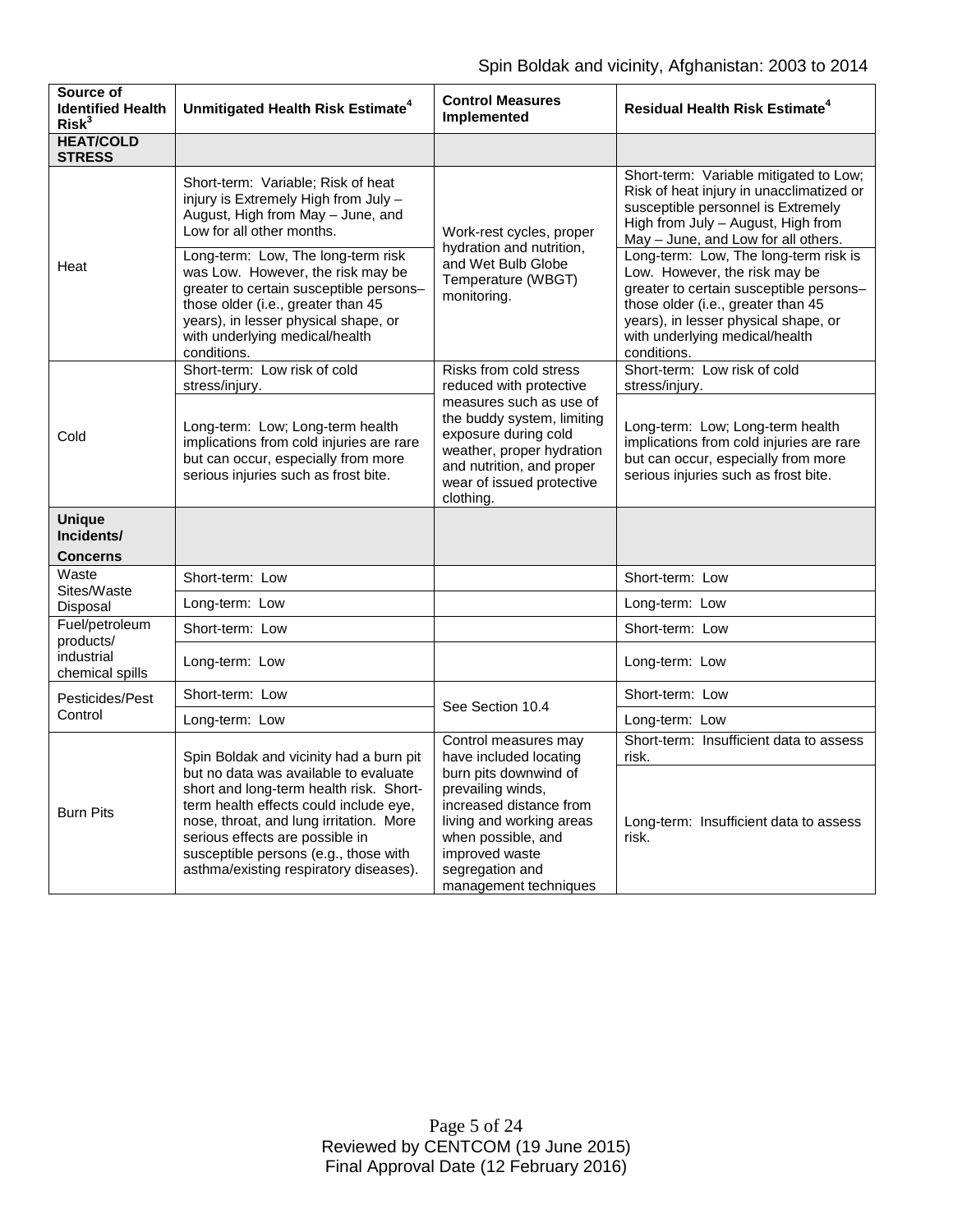<sup>1</sup>This Summary Table provides a qualitative estimate of population-based short- and long-term health risks associated with the occupational environment conditions at Spin Boldak and vicinity that includes Spin Boldak Police Center, Arghestan, Daman, Garang, and Sarkari Bagh. It does not represent an individual exposure profile. Actual individual exposures and health effects depend on many variables. For example, while a chemical may have been present in the environment, if a person did not inhale, ingest, or contact a specific dose of the chemical for adequate duration and frequency, then there may have been no health risk. Alternatively, a person at a specific location may have experienced a unique exposure which could result in a significant individual exposure. Any such person seeking medical care should have their specific exposure documented in an SF600.

<sup>2</sup> This assessment is based on specific environmental sampling data and reports obtained from 23 September 2003 through 30 January 2014. Sampling locations are assumed to be representative of exposure points for the camp population but may not reflect all the fluctuations in environmental quality or capture unique exposure incidents.

 $^3$ This Summary Table is organized by major categories of identified sources of health risk. It only lists those sub-categories specifically identified and addressed at Spin Boldak and vicinity. The health risks are presented as Low, Moderate, High or Extremely High for both acute and chronic health effects. The health risk level is based on an assessment of both the potential severity of the health effects that could be caused and probability of the exposure that would produce such health effects. Details can be obtained from the USAPHC/Army Institute of Public Health (AIPH). Where applicable, "None Identified" is used when though a potential exposure is identified, and no health risks of either a specific acute or chronic health effects are determined. More detailed descriptions of OEH exposures that are evaluated but determined to pose no health risk are discussed in the following sections of this report.

<sup>4</sup>Health risks in this Summary Table are based on quantitative surveillance thresholds (e.g., endemic disease rates; host/vector/pathogen surveillance) or screening levels, e.g., Military Exposure Guidelines (MEGs) for chemicals. Some previous assessment reports may provide slightly inconsistent health risk estimates because quantitative criteria such as MEGs may have changed since the samples were originally evaluated and/or because this assessment makes use of all historic site data while previous reports may have only been based on a select few samples.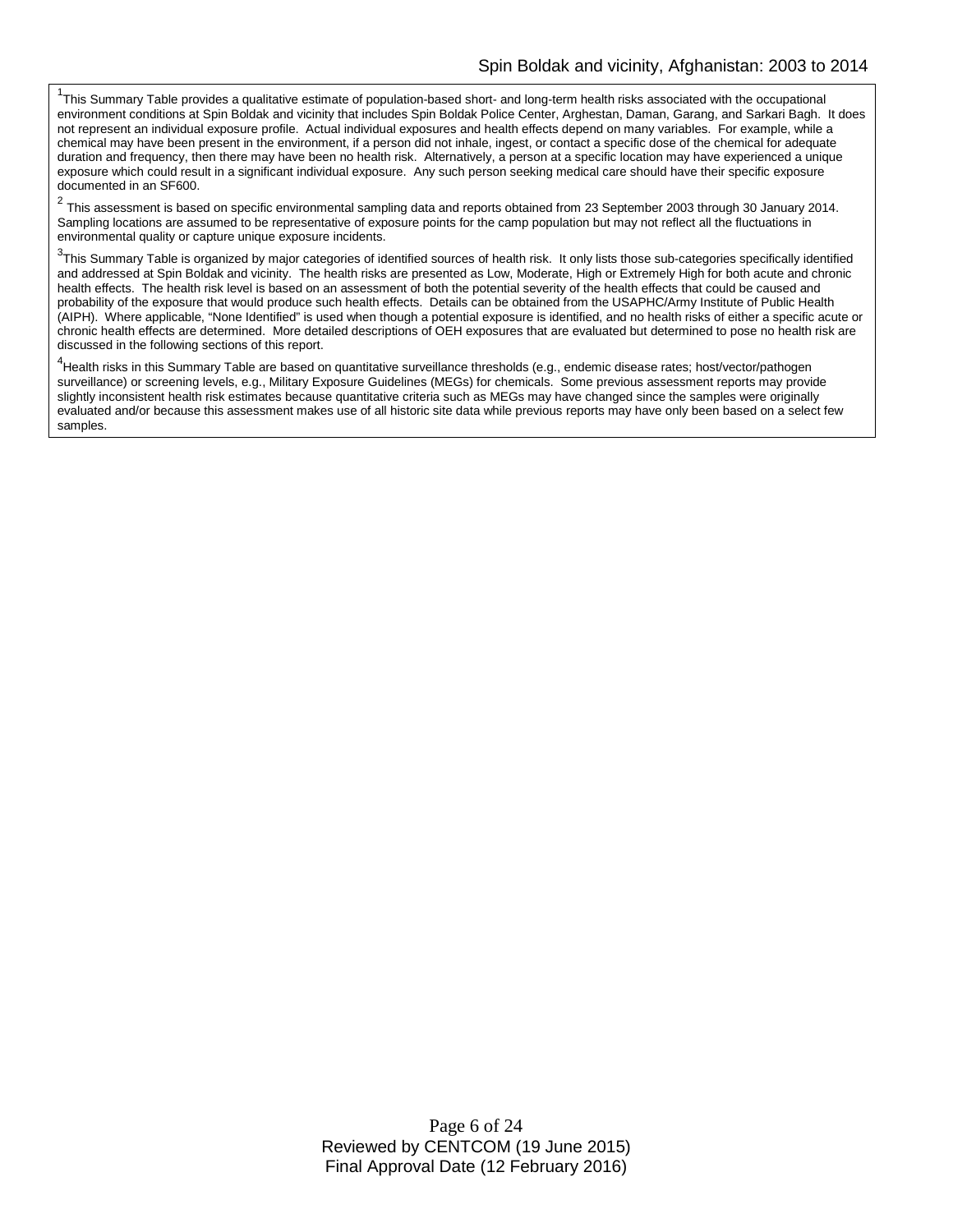# **1 Discussion of Health Risks at Spin Boldak and vicinity, Afghanistan by Source**

The following sections provide additional information about the OEH conditions summarized above. All risk assessments were performed using the methodology described in the US Army Public Health Command Technical Guide 230, *Environmental Health Risk Assessment and Chemical Exposure Guidelines for Deployed Military Personnel* (Reference 4). All OEH risk estimates represent residual risk after accounting for preventive controls in place. Occupational exposures and exposures to endemic diseases are greatly reduced by preventive measures. For environmental exposures related to airborne dust, there are limited preventive measures available, and available measures have little efficacy in reducing exposure to ambient conditions.

# **2 Air**

# 2.1 Site-Specific Sources Identified

Spin Boldak and vicinity are situated in a dusty semi-arid desert environment. Inhalational exposure to high levels of dust and particulate matter, such as during high winds or dust storms, may result in mild to more serious short-term health effects (e.g., eye, nose or throat and lung irritation) in some personnel. Additionally, certain subgroups of the deployed forces (e.g., those with pre-existing asthma/cardio pulmonary conditions) are at greatest risk of developing notable health effects.

#### 2.2 Particulate matter

Particulate matter (PM) is a complex mixture of extremely small particles suspended in the air. The PM includes solid particles and liquid droplets emitted directly into the air by sources such as: power plants, motor vehicles, aircraft, generators, construction activities, fires, and natural windblown dust. The PM can include sand, soil, metals, volatile organic compounds (VOC), allergens, and other compounds such as nitrates or sulfates that are formed by condensation or transformation of combustion exhaust. The PM composition and particle size vary considerably depending on the source. Generally, PM of health concern is divided into two fractions:  $PM_{10}$ , which includes coarse particles with a diameter of 10 micrometers or less, and fine particles less than 2.5 micrometers ( $PM_{2.5}$ ), which can reach the deepest regions of the lungs when inhaled. Exposure to excessive PM is linked to a variety of potential health effects.

# 2.3 Particulate matter, less than 10 micrometers  $(PM_{10})$

# 2.3.1 Exposure Guidelines:

Short Term (24-hour) PM<sub>10</sub> (micrograms per cubic Long-term PM<sub>10</sub> MEG (µg/m<sup>3</sup>): meter, μg/m<sup>3</sup>):

- Negligible MEG = 250 **•** Not defined and not available.
- Marginal MEG  $= 420$
- Critical MEG = 600

2.3.2 Sample data/Notes:

Spin Boldak: A total of three valid  $PM_{10}$  air samples were collected in 2012, no valid samples were taken in any other year. The range of 24-hour PM<sub>10</sub> concentrations was 226  $\mu$ g/m<sup>3</sup> – 526  $\mu$ g/m<sup>3</sup> with an average concentration of 378  $\mu$ g/m<sup>3</sup>.

> Page 7 of 24 Reviewed by CENTCOM (19 June 2015) Final Approval Date (12 February 2016)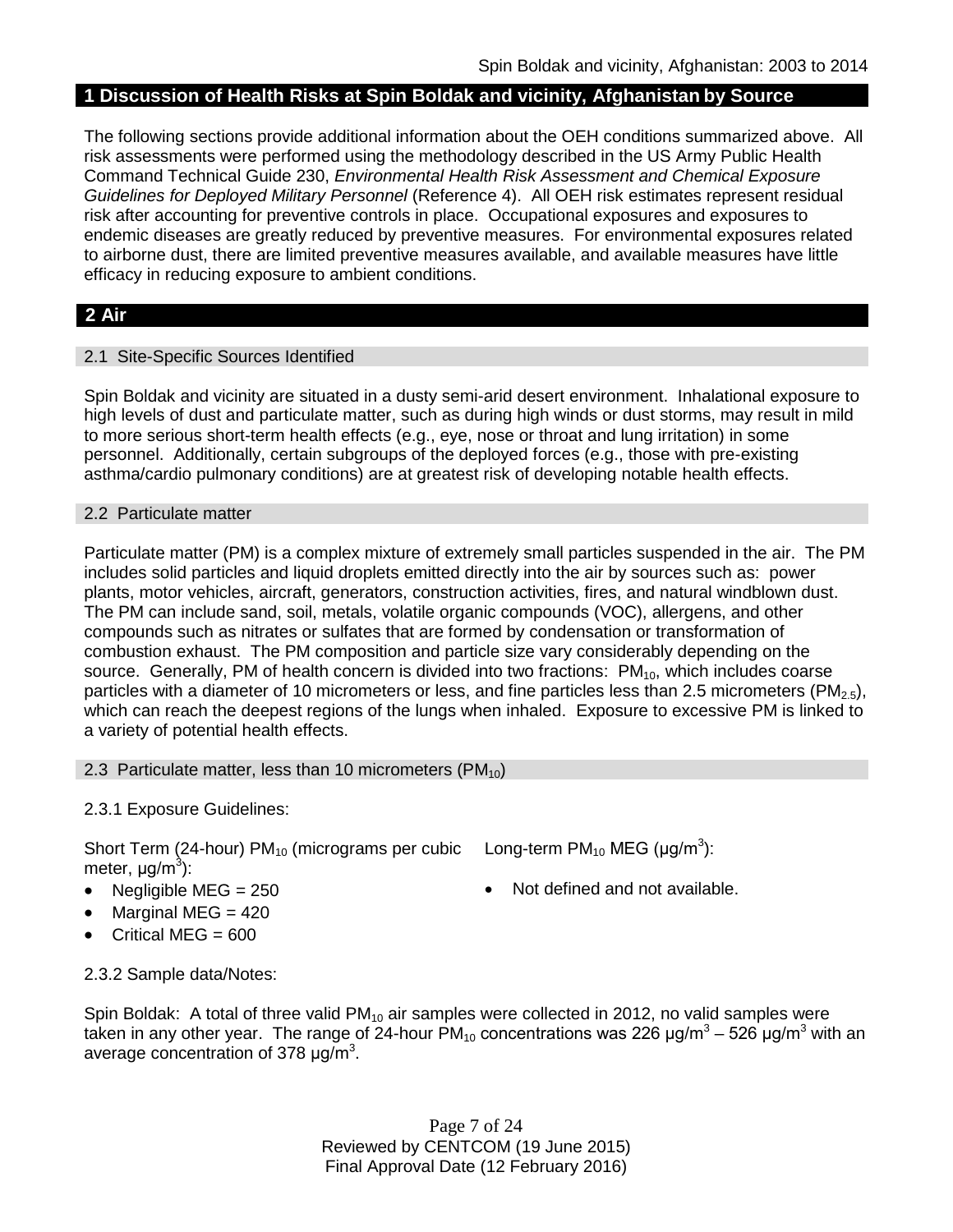2.3.3 Short-term health risks:

**Insufficient data to assess risk:** There were not enough samples taken at Spin Boldak in 2012 to assess the short term health risk.

2.3.4 Long-term health risk:

**Not Evaluated-no available health guidelines**. The U. S. Environmental Protection Agency (EPA) has retracted its long-term standard (national ambient air quality standards, NAAQS) for  $PM_{10}$  due to an inability to clearly link chronic health effects with chronic  $PM_{10}$  exposure levels.

2.4 Particulate Matter, less than 2.5 *micrometers* (PM2.5)

2.4.1 Exposure Guidelines:

Short Term (24-hour)  $PM_{2.5}$  ( $\mu$ g/m<sup>3</sup>):

- 
- 
- Critical MEG = 500

): Long-term (1year)  $PM_{2.5}$  MEGs (µg/m<sup>3</sup>): • Negligible MEG = 65 • Negligible MEG = 15

Marginal MEG =  $250$  • Marginal MEG =  $65$ .

2.4.2 Sample data/Notes:

Spin Boldak: A total of four valid  $PM_{2.5}$  air samples were collected from 2013 and 2014; no samples were taken prior to 2013. The range of 24-hour  $PM_{2.5}$  concentrations was 41  $\mu$ g/m<sup>3</sup> – 114  $\mu$ g/m<sup>3</sup> with an average concentration of 61  $\mu$ g/m<sup>3</sup>.

Daman: A total of one valid  $PM<sub>2.5</sub>$  air sample was collected in 2012; no valid samples were taken in any other year. The 24-hour PM<sub>2.5</sub> concentration was 41  $\mu$ g/m<sup>3</sup>.

2.4.3 Short-term health risks:

**Insufficient data to assess risk:** There were not enough samples taken at Spin Boldak in 2013 or 2014 or at Daman in 2012 to assess the health risk. At Spin Boldak the two samples from 2013 were below the short term negligible MEG and only one sample exceeded the negligible MEG in 2014. The sample from Daman did not exceed the short term negligible MEG.

2.4.4 Long-term health risks:

#### **Insufficient data to assess risk.**

#### 2.5 Airborne Metals

2.5.1 Airborne Metals from  $PM_{10}$ 

2.5.1.1 Sample data/Notes:

A total of three valid  $PM_{10}$  airborne metal samples were collected at Spin Boldak in 2012; no valid samples were taken in any other year. None of the analyzed metals in the collected samples were found at concentrations above the 1-year negligible MEGs.

2.5.1.2 Short-term health risks:

Page 8 of 24 Reviewed by CENTCOM (19 June 2015) Final Approval Date (12 February 2016)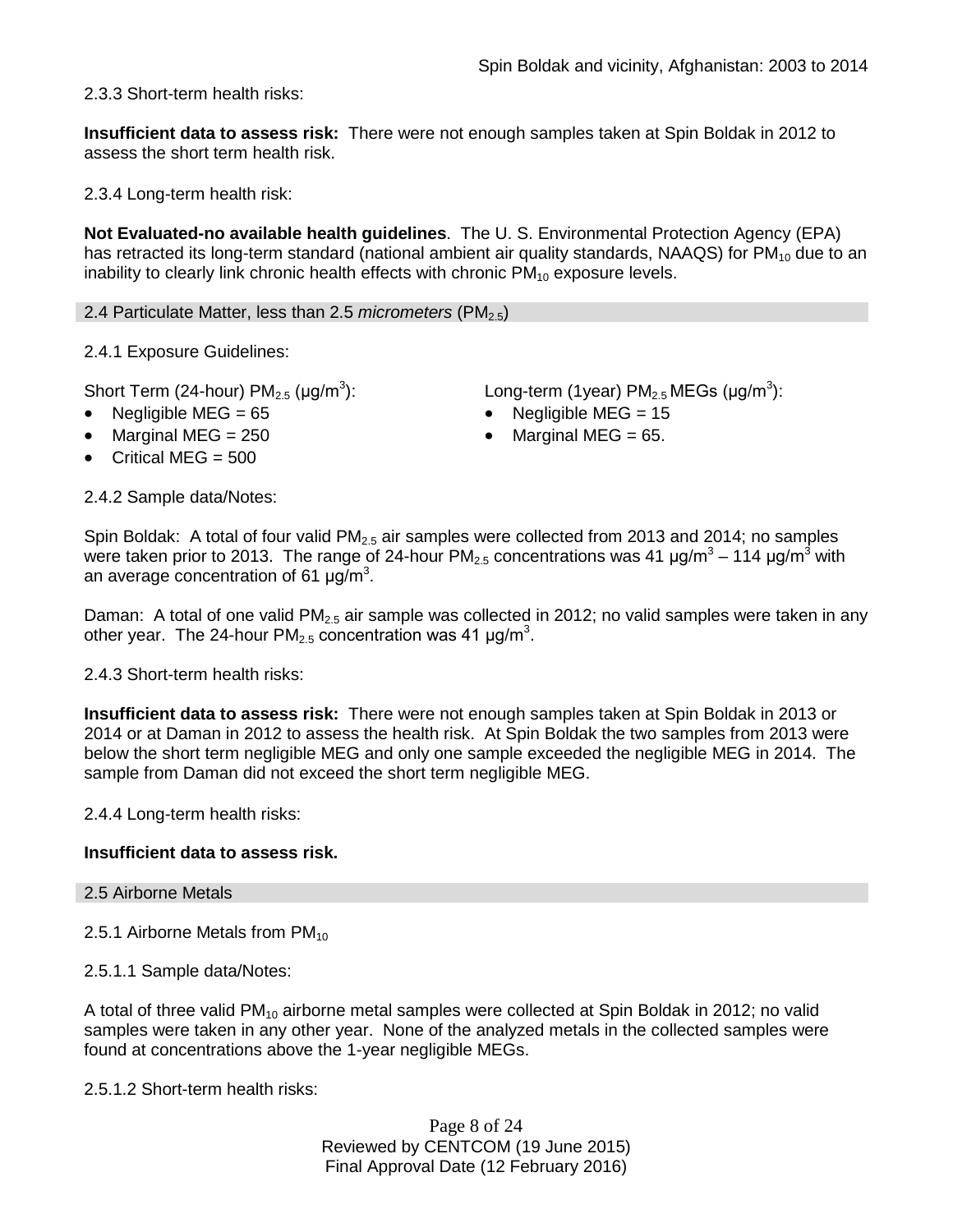# **None identified based on available sampling data.**

2.5.1.3 Long-term health risks:

# **None identified based on the available sampling data.**

2.5.2 Airborne Metals from  $PM_{2.5}$ 

2.5.2.1 Sample data/Notes:

Spin Boldak: A total of four valid PM<sub>2.5</sub> airborne metal samples were collected from 2013 to 2014; no valid samples were taken in any other year. None of the analyzed metals in the collected samples were found at concentrations above the 1-year negligible MEGs.

Daman: A total of one valid  $PM<sub>2.5</sub>$  airborne metal sample was collected in 2012; no valid samples were taken in any other year. None of the analyzed metals in the collected sample were found at concentrations above the 1-year negligible MEGs.

2.5.2.2 Short-term health risks:

# **Insufficient data to assess risk.**

2.5.2.3 Long-term health risks:

# **Insufficient data to assess risk.**

2.6 Volatile Organic Compounds (VOC)

#### 2.6.1 Sample data/Notes:

The health risk assessment is based on average and peak concentration of five valid volatile organic compound (VOC) air samples collected at Spin Boldak in 2012—2013 and two valid VOC air samples collected at Daman in 2012. None of the analyzed organics in the collected samples were found at concentrations above the 1-year negligible MEGs.

2.6.2 Short-term health risks:

# **None identified based on the available sampling data.**

2.6.3 Long-term health risk

# **None identified based on the available sampling data.**

# **3 Soil**

# 3.1 Site-Specific Sources Identified

# 3.2 Sample data/Notes:

A total of four valid composite surface soil samples were collected from 2011 to 2012 at Spin Boldak, one valid discrete surface soil sample was collected in 2013 at Arghestan, and one valid composite

> Page 9 of 24 Reviewed by CENTCOM (19 June 2015) Final Approval Date (12 February 2016)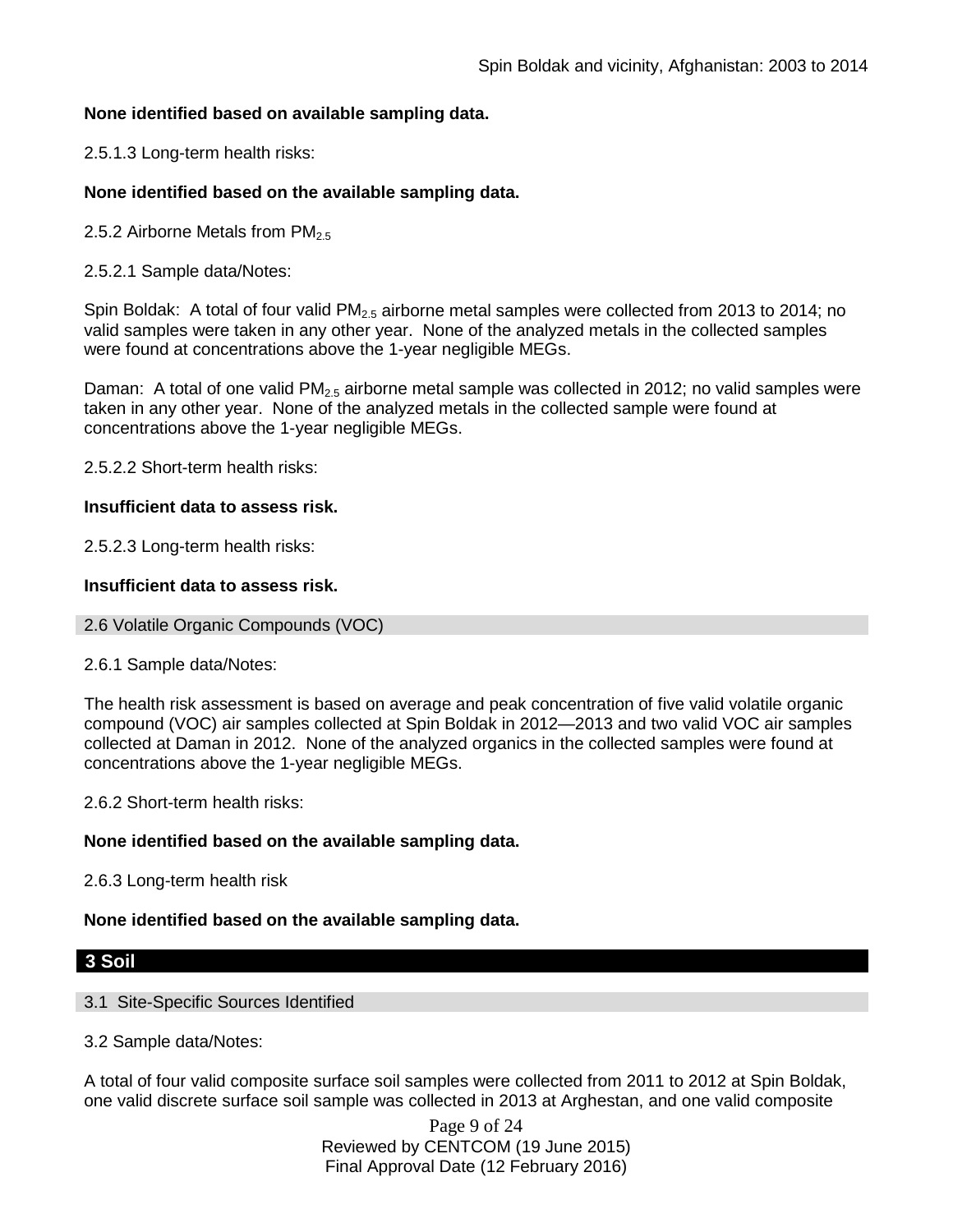surface soil sample was collected in 2012 at Daman to assess OEH health risk to deployed personnel. The primary soil contamination exposure pathways are dermal contact and dust inhalation. Typical parameters analyzed for included semi volatile organic compounds (SVOCs), heavy metals, polychlorinated biphenyls (PCBs), pesticides, herbicides. If the contaminant was known or suspected, other parameters may have been analyzed for (i.e., total petroleum hydrocarbons (TPH) and polycyclic aromatic hydrocarbons (PAH) near fuel spills). For the risk assessment, personnel are assumed to remain at this location for six months to one year.

3.3 Short-term health risk:

**Not an identified source of health risk**. Currently, sampling data for soil are not evaluated for short term (acute) health risks**.**

3.4 Long-term health risk:

**None identified based on available sample data.** No parameters exceeded 1-year Negligible MEGs for dermal contact. The dust inhalation exposure pathway is addressed in Section 2 above.

# **4 Water**

In order to assess the health risk to U.S. personnel from exposure to water in theater, the USAPHC identified the most probable exposure pathways. These are based on the administrative information provided on the field data sheets submitted with the samples taken over the time period being evaluated. It is assumed that 100% of all U.S. personnel at Spin Boldak and vicinity were directly exposed to reverse osmosis water purification unit (ROWPU) treated and disinfected fresh bulk water, since this classification of water is primarily used for personal hygiene, showering, cooking, and for use at vehicle wash racks. There is a possibility that personnel, particularly at small outlying camps, may use water that is not regularly disinfected for showering, personal hygiene, or cleaning. Field data sheets indicate that bottled water is the only approved source of drinking water; however, in instances where bottled water was unavailable, ROWPU treated water was used.

4.1 Drinking Water: Bottled or Treated Water

#### 4.1.1 Site-Specific Sources Identified

The samples included ROWPU/treated water at Spin Boldak. The sample from Daman was from a water tank filled by local nationals but it was not listed where the water originated. There were no drinking water samples for any other location.

# 4.1.2 Sample data/Notes:

To assess the potential for adverse health effects to troops, the following assumptions were made about dose and duration: A conservative (protective) assumption was that personnel routinely ingested 5 liters per day (L/day) of bottled water for up to 365 days (1-year). It was further assumed that control measures were not used. A total of three valid drinking water samples were collected from 2011 to 2012. Two samples were taken at Spin Boldak in 2011 and one sample was taken at Daman in 2012. No valid drinking water samples were available at any other location or from any other year.

#### 4.1.3 Short-term health risk:

**Insufficient data to assess risk.** No chemicals exceeded their respective MEGs at Spin Boldak. The sample from Daman contained boron (1.8 milligram per liter (mg/L)), magnesium (67 mg/L), and sulfate

> Page 10 of 24 Reviewed by CENTCOM (19 June 2015) Final Approval Date (12 February 2016)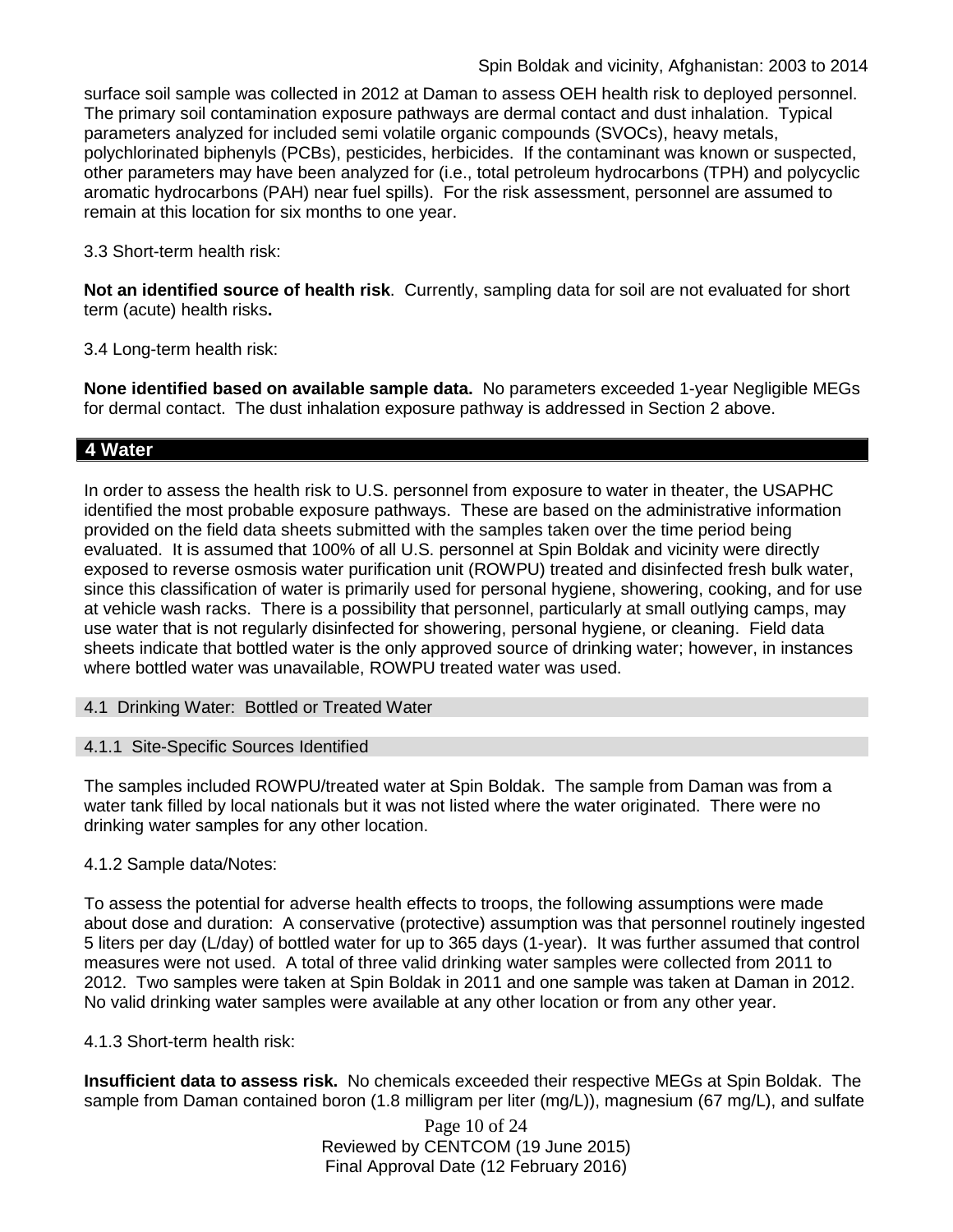(370 mg/L) that exceed their MEGs of 0.93 mg/L for Boron, 30 mg/L for magnesium, and 250 mg/L for sulfate but there were insufficient samples to characterize the potential health risk.

4.1.4 Long-term health risk:

# **Insufficient data to assess risk.**

#### 4.2 Non-Drinking Water: Disinfected

#### 4.2.1 Site-Specific Sources Identified

Although the primary route of exposure for most microorganisms is ingestion of contaminated water, dermal exposure to some microorganisms, chemicals, and biologicals may also cause adverse health effects. Complete exposure pathways would include drinking, brushing teeth, personal hygiene, cooking, providing medical and dental care using a contaminated water supply or during dermal contact at vehicle or aircraft wash racks.

# 4.2.2 Sample data/Notes:

To assess the potential for adverse health effects to troops the following assumptions were made about dose and duration: All U.S. personnel at this location were expected to remain at this site for approximately 1 year. A conservative (protective) assumption is that personnel routinely consumed less than 5 L/day of non-drinking water for up to 365 days (1 year). It is further assumed that control measures and/or personal protective equipment were not used. A total of 12 disinfected bulk water (Non-Drinking) samples from 2009 to 2013 were evaluated for this health risk assessment, no samples were taken before 2009. Nine samples were collected at Spin Boldak from 2009 to 2013. Arghestan, Garang, and Sarkari Bagh each had only one sample collected in 2013. No chemicals exceeded their respective MEGs at any location.

4.2.3 Short-term health risks:

# **None identified based on available data.**

4.2.4 Long-term health risks:

# **None identified based on available data.**

# **5 Military Unique**

#### 5.1 Chemical Biological, Radiological Nuclear (CBRN) Weapons

No specific hazard sources were documented in the Defense Occupational and Environmental Health Readiness System (DOEHRS), or the Military Exposure Surveillance Library (MESL) from 23 September 2003 through 30 January 2014 timeframe (References 1 and 5).

5.2 Depleted Uranium (DU)

No specific hazard sources were documented in the DOEHRS, or MESL from 23 September 2003 through 30 January 2014 timeframe (References 1 and 5).

5.3 Ionizing Radiation

Page 11 of 24 Reviewed by CENTCOM (19 June 2015) Final Approval Date (12 February 2016)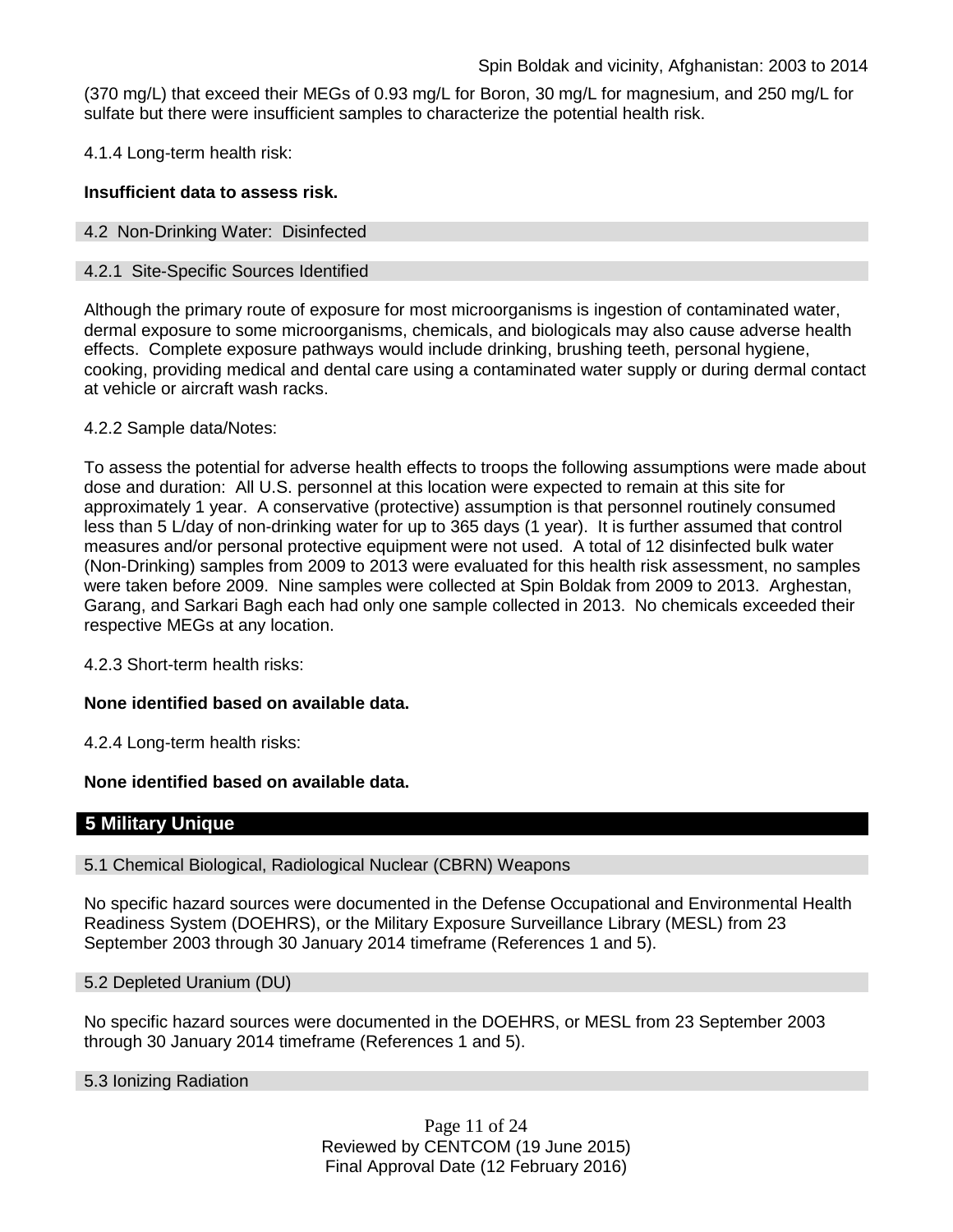No specific hazard sources were documented in the DOEHRS, or MESL from 23 September 2003 through 30 January 2014 timeframe (References 1 and 5).

#### 5.4 Non-Ionizing Radiation

No specific hazard sources were documented in the DOEHRS, or MESL from 23 September 2003 through 30 January 2014 timeframe (References 1 and 5).

# **6 Endemic Disease**

This document lists the endemic diseases reported in the region, its specific health risks and severity and general health information about the diseases. CENTCOM Modification (MOD) 12 (Reference 6) lists deployment requirements, to include immunizations and chemoprophylaxis, in effect during the timeframe of this POEMS.

# 6.1 Foodborne and Waterborne Diseases

Food borne and waterborne diseases in the area are transmitted through the consumption of local food and water. Local unapproved food and water sources (including ice) are heavily contaminated with pathogenic bacteria, parasites, and viruses to which most U.S. Service Members have little or no natural immunity. Effective host nation disease surveillance does not exist within the country. Only a small fraction of diseases are identified or reported in host nation personnel. Diarrheal diseases are expected to temporarily incapacitate a very high percentage of U.S. personnel within days if local food, water, or ice is consumed. Hepatitis A and typhoid fever infections typically cause prolonged illness in a smaller percentage of unvaccinated personnel. Vaccinations are required for DoD personnel and contractors. In addition, although not specifically assessed in this document, significant outbreaks of viral gastroenteritis (e.g., norovirus) and food poisoning (e.g., *Bacillus cereus*, *Clostridium perfringens*, *Staphylococcus*) may occur. Key disease risks are summarized below:

Mitigation strategies were in place and included consuming food and water from approved sources, vaccinations (when available), frequent hand washing and general sanitation practices.

# 6.1.1 Diarrheal diseases (bacteriological)

**High, mitigated to Low**: Diarrheal diseases are expected to temporarily incapacitate a very high percentage of personnel (potentially over 50% per month) within days if local food, water, or ice is consumed. Mitigation strategies in place include consumption of approved food, water, and ice; hand washing; and applied food/water safety mechanisms. Field conditions (including lack of hand washing and primitive sanitation) may facilitate person-to-person spread and epidemics. Typically mild disease treated in outpatient setting; recovery and return to duty in less than 72 hours with appropriate therapy. A small proportion of infections may require greater than 72 hours limited duty, or hospitalization.

# 6.1.2 Hepatitis A, typhoid/paratyphoid fever, and diarrhea-protozoal

**High, mitigated to Low**: Unmitigated health risk to U.S. personnel is high year round for hepatitis A and typhoid/paratyphoid fever, and Moderate for diarrhea-protozoal. Mitigation strategies in place include immunization, consumption of approved food, water, and ice; hand washing; and applied food/water safety mechanisms. U.S. Personnel did not drink untreated water, and vaccination for Hepatitis A is required for deployment into the CENTCOM Area or Responsibility (AOR). Hepatitis A, typhoid/paratyphoid fever, and diarrhea-protozoal disease may cause prolonged illness in a small percentage of personnel (less than 1% per month). Although much rarer, other potential diseases in

> Page 12 of 24 Reviewed by CENTCOM (19 June 2015) Final Approval Date (12 February 2016)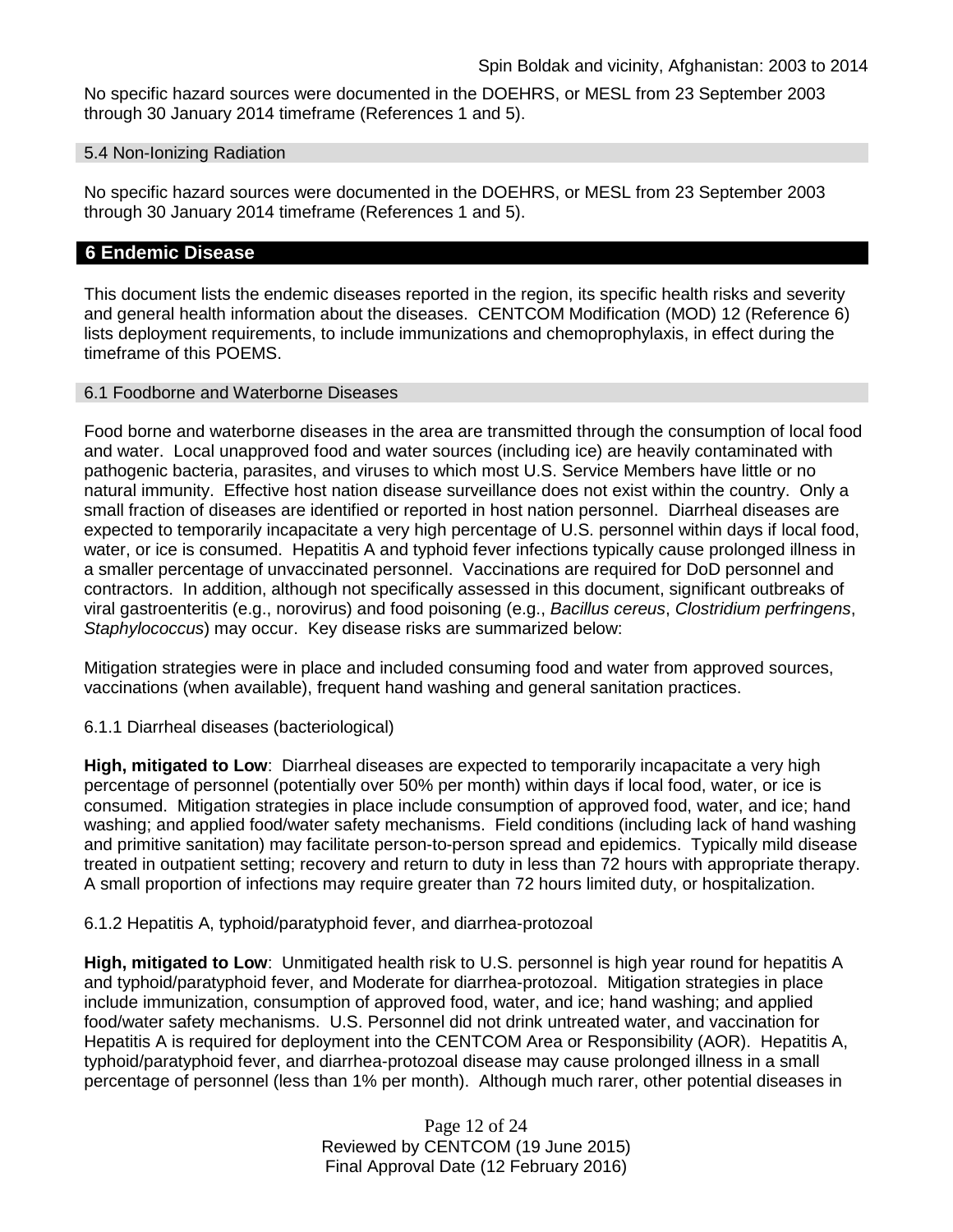this area that are also considered a Moderate risk include: hepatitis E, diarrhea-cholera, and brucellosis.

#### 6.1.3 Polio

**Low**: Potential health risk to U.S. personnel is Low. Despite a concerted global eradication campaign, poliovirus continues to affect children and adults in Afghanistan, Pakistan and some African countries. Polio is a highly infectious disease that invades the nervous system. The virus is transmitted by person-to-person, typically by hands, food or water contaminated with fecal matter or through direct contact with the infected person's saliva. An infected person may spread the virus to others immediately before and about 1 to 2 weeks after symptoms appear. The virus can live in an infected person's feces for many weeks. About 90% of people infected have no symptoms, and about 1% have a very severe illness leading to muscle weakness, difficulty breathing, paralysis, and sometimes death. People who do not have symptoms can still pass the virus to others and make them sick.

# 6.1.4 Short-term Health Risks:

**Variable, unmitigated; Low, mitigated**: The overall unmitigated short-term risk associated with food borne and waterborne diseases are considered High (bacterial diarrhea, hepatitis A, typhoid/paratyphoid fever) to Moderate (diarrhea-cholera, diarrhea-protozoal, brucellosis) to Low (hepatitis E) to Low (polio) if local food or water is consumed. Preventive Medicine measures reduced the risk to Low. Confidence in the health risk estimate is high.

# 6.1.5 Long-term Health Risks:

# **None identified based on available data.**

#### 6.2 Arthropod Vector-Borne Diseases

During the warmer months, the climate and ecological habitat support populations of arthropod vectors, including mosquitoes, ticks, mites, and sandflies. Significant disease transmission is sustained countrywide, including urban areas. Malaria, the major vector-borne health risk in Afghanistan, is capable of debilitating a high percentage of personnel for up to a week or more. Mitigation strategies were in place and included proper wear of treated uniforms, application of repellent to exposed skin, and use of bed nets and chemoprophylaxis (when applicable). Additional methods included the use of pesticides, reduction of pest/breeding habitats, and engineering controls.

#### 6.2.1 Malaria

**High, mitigated to Low:** Potential unmitigated risk to U.S. personnel is High during warmer months (typically April through November) but reduced to low with mitigation measures. Malaria incidents are often associated with the presence of agriculture activity, including irrigation systems and standing water, which provide breeding habitats for vectors. A small number of cases may occur among personnel exposed to mosquito (Anopheles spp.) bites. Malaria incidents may cause debilitating febrile illness typically requiring 1 to 7 days of inpatient care, followed by return to duty. Severe cases may require intensive care or prolonged convalescence.

> Page 13 of 24 Reviewed by CENTCOM (19 June 2015) Final Approval Date (12 February 2016)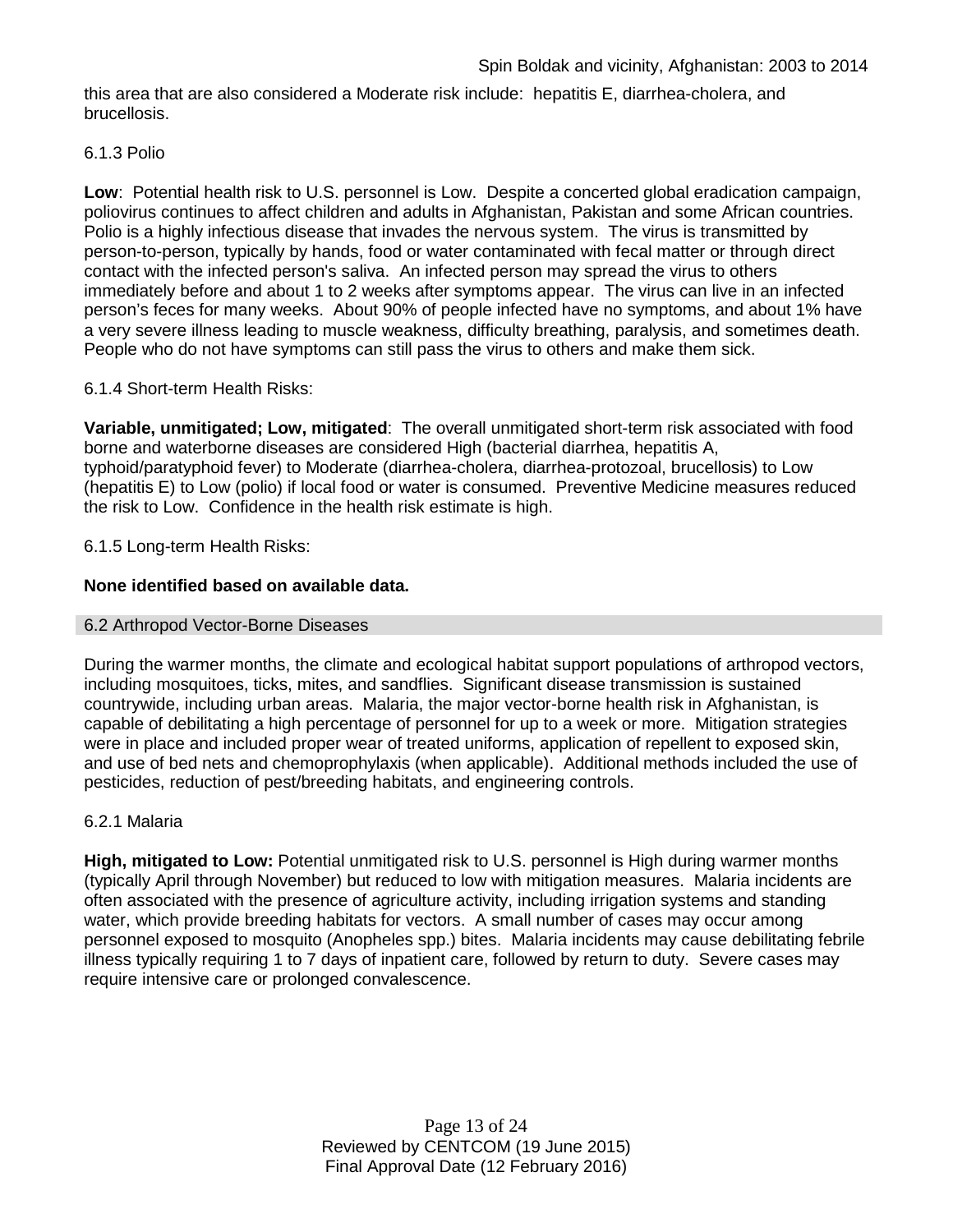# 6.2.2 Leishmaniasis

**Moderate, mitigated to Low**: The disease risk is Moderate during the warmer months when sandflies are most prevalent, but reduced to low with mitigation measures. Mitigation strategies in place include Individual Protective Measures (IPM) practices, permethrin treated uniforms, pesticides, reduction of pest/breeding habitats, and engineering controls. Leishmaniasis is transmitted by sand flies. There are two forms of the disease; cutaneous (acute form) and visceral (a more latent form of the disease). The leishmaniasis parasites may survive for years in infected individuals and this infection may go unrecognized by physicians in the U.S. when infections become symptomatic years later. Cutaneous infection is unlikely to be debilitating, though lesions may be disfiguring. Visceral leishmaniasis disease can cause severe febrile illness which typically requires hospitalization with convalescence over 7 days.

# 6.2.3 Crimean-Congo hemorrhagic fever

**Moderate, mitigated to Low**: Unmitigated risk is moderate, but reduced to low with mitigation measures. Crimean-Congo hemorrhagic fever occurs in rare cases (less than 0.1% per month attack rate in indigenous personnel) and is transmitted by tick bites or occupational contact with blood or secretions from infected animals. The disease typically requires intensive care with fatality rates from 5% to 50%.

#### 6.2.4 Sandfly fever

**Moderate, mitigated to Low**: Sandfly fever has a Moderate risk with potential disease rates from 1% to 10% per month under worst case conditions. Mitigation measures reduced the risk to low. The disease is transmitted by sandflies and occurs more commonly in children though adults are still at risk. Sandfly fever disease typically resulted in debilitating febrile illness requiring 1 to 7 days of supportive care followed by return to duty.

#### 6.2.5 Plague

**Low:** Potential health risk to U.S. personnel is Low year round. Bubonic plague typically occurred as sporadic cases among people who come in contact with wild rodents and their fleas during work, hunting, or camping activities. Outbreaks of human plague are rare and typically occur in crowded urban settings associated with large increases in infected commensal rats (*Rattus rattus*) and their flea populations. Some untreated cases of bubonic plague may develop into secondary pneumonic plague. Respiratory transmission of pneumonic plague is rare but has the potential to cause significant outbreaks. Close contact is usually required for transmission. In situations where respiratory transmission of plague is suspected, weaponized agent must be considered. Extremely rare cases (less than 0.01% per month attack rate) could occur. Incidence could result in potentially severe illness which may require more than 7 days of hospitalization and convalescence.

#### 6.2.6 Typhus-miteborne (scrub typhus)

**Moderate, mitigated to Low:** Potential health risk to U.S. personnel is Moderate during warmer months (typically March through November) when vector activity is highest. Mitigation measures reduced the risk to low. Mite-borne typhus is a significant cause of febrile illness in local populations with rural exposures in areas where the disease is endemic. Large outbreaks have occurred when non-indigenous personnel such as military forces enter areas with established local transmission. The disease is transmitted by the larval stage of trombiculid mites (chiggers), which are typically found in areas of grassy or scrubby vegetation, often in areas which have undergone clearing and regrowth. Habitats may include sandy beaches, mountain deserts, cultivated rice fields, and rain forests. Although data are insufficient to assess potential disease rates, attack rates can be very high (over

> Page 14 of 24 Reviewed by CENTCOM (19 June 2015) Final Approval Date (12 February 2016)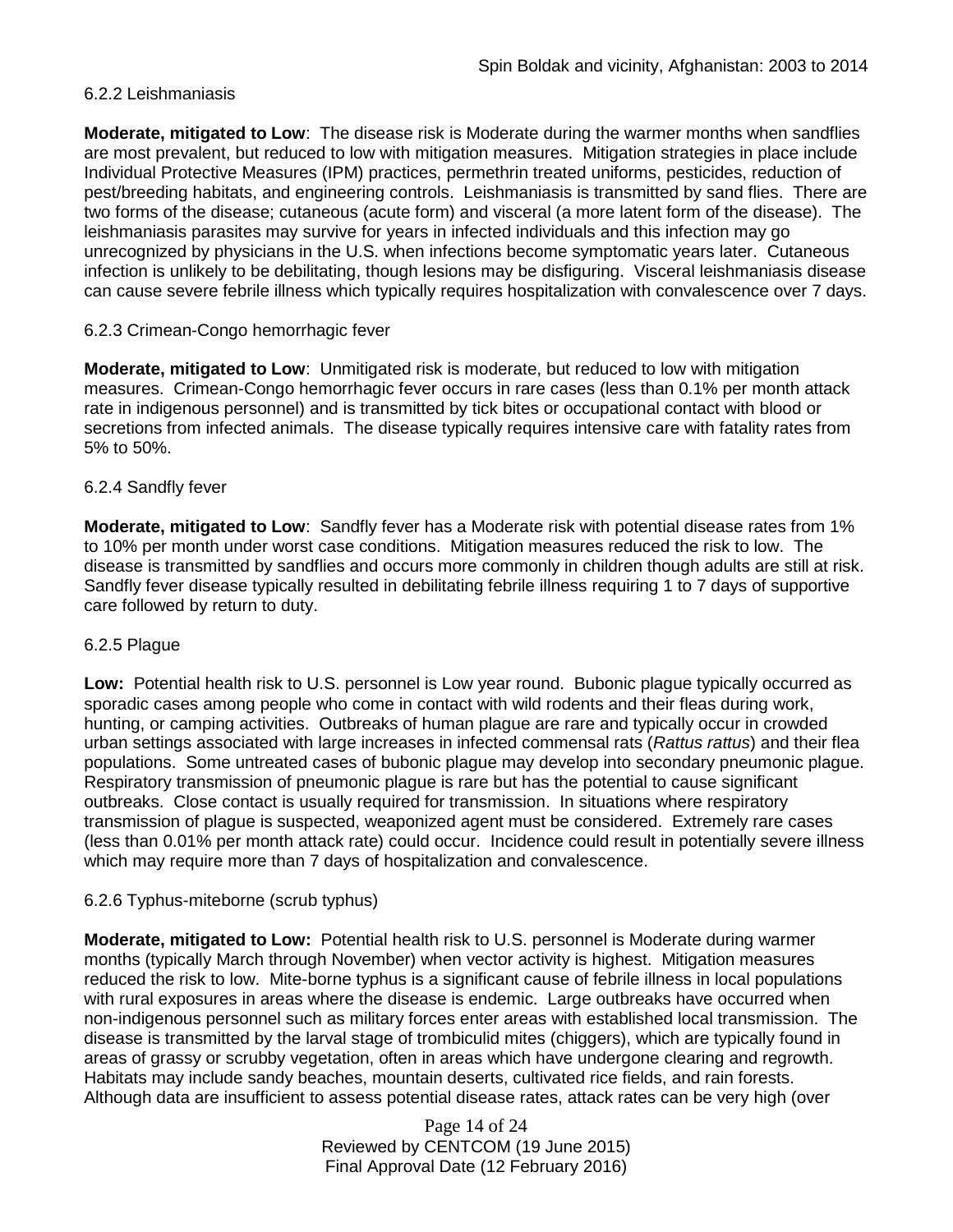50%) in groups of personnel exposed to heavily infected "mite islands" in focal areas. The disease can cause debilitating febrile illness typically requiring 1 to 7 days of inpatient care, followed by return to duty.

# 6.2.7 West Nile fever

**Low**: West Nile fever is present. The disease is maintained by the bird population and transmitted to humans via mosquito vector. Typically, infections in young, healthy adults were asymptomatic although fever, headache, tiredness, body aches (occasionally with a skin rash on trunk of body), and swollen lymph glands can occurred. This disease is associated with a low risk estimate.

# 6.2.8 Short -term health risks:

**Low:** The unmitigated health risk estimate is High for malaria (infection rate of less than 1% per month), Moderate for leishmaniasis-cutaneous (acute), Crimean-Congo hemorrhagic fever, sandfly fever, typhus-miteborne; and Low for, the plague and West Nile fever. Health risk is reduced to low by proper wear of the uniform, application of repellent to exposed skin, and appropriate chemoprophylaxis. Confidence in health risk estimate was high.

# 6.2.9 Long-term health risks:

**Low:** The unmitigated risk is moderate for leishmaniasis-visceral (chronic). Risk is reduced to Low by proper wear of the uniform and application of repellent to exposed skin. Confidence in the risk estimate is high.

#### 6.3 Water Contact Diseases

Operations or activities that involve extensive water contact may result in personnel being temporarily debilitated with leptospirosis in some locations. Leptospirosis health risk typically increases during flooding. In addition, although not specifically assessed in this document, bodies of surface water are likely to be contaminated with human and animal waste. Activities such as wading or swimming may result in exposures to enteric diseases such as diarrhea and hepatitis via incidental ingestion of water. Prolonged water contact also may lead to the development of a variety of potentially debilitating skin conditions such as bacterial or fungal dermatitis. Mitigation strategies were in place and included avoiding water contact and recreational water activities, proper wear of uniform (especially footwear), and protective coverings for cuts/abraded skin.

# 6.3.1 Leptospirosis

**Moderate, mitigated to Low**: Human infections occur seasonally (typically April through November) through exposure to water or soil contaminated by infected animals and is associated with wading, and swimming in contaminated, untreated open water. The occurrence of flooding after heavy rainfall facilitates the spread of the organism because as water saturates the environment leptospirosis present in the soil passes directly into surface waters. Leptospirosis can enter the body through cut or abraded skin, mucous membranes, and conjunctivae. Infection may also occur from ingestion of contaminated water. The acute, generalized illness associated with infection may mimic other tropical diseases (for example, dengue fever, malaria, and typhus), and common symptoms include fever, chills, myalgia, nausea, diarrhea, cough, and conjunctival suffusion. Manifestations of severe disease can include jaundice, renal failure, hemorrhage, pneumonitis, and hemodynamic collapse. Recreational activities involving extensive water contact may result in personnel being temporarily debilitated with leptospirosis. Incidence could result in debilitating febrile illness typically requiring 1 to 7 days of inpatient care, followed by return to duty; some cases may require prolonged convalescence.

> Page 15 of 24 Reviewed by CENTCOM (19 June 2015) Final Approval Date (12 February 2016)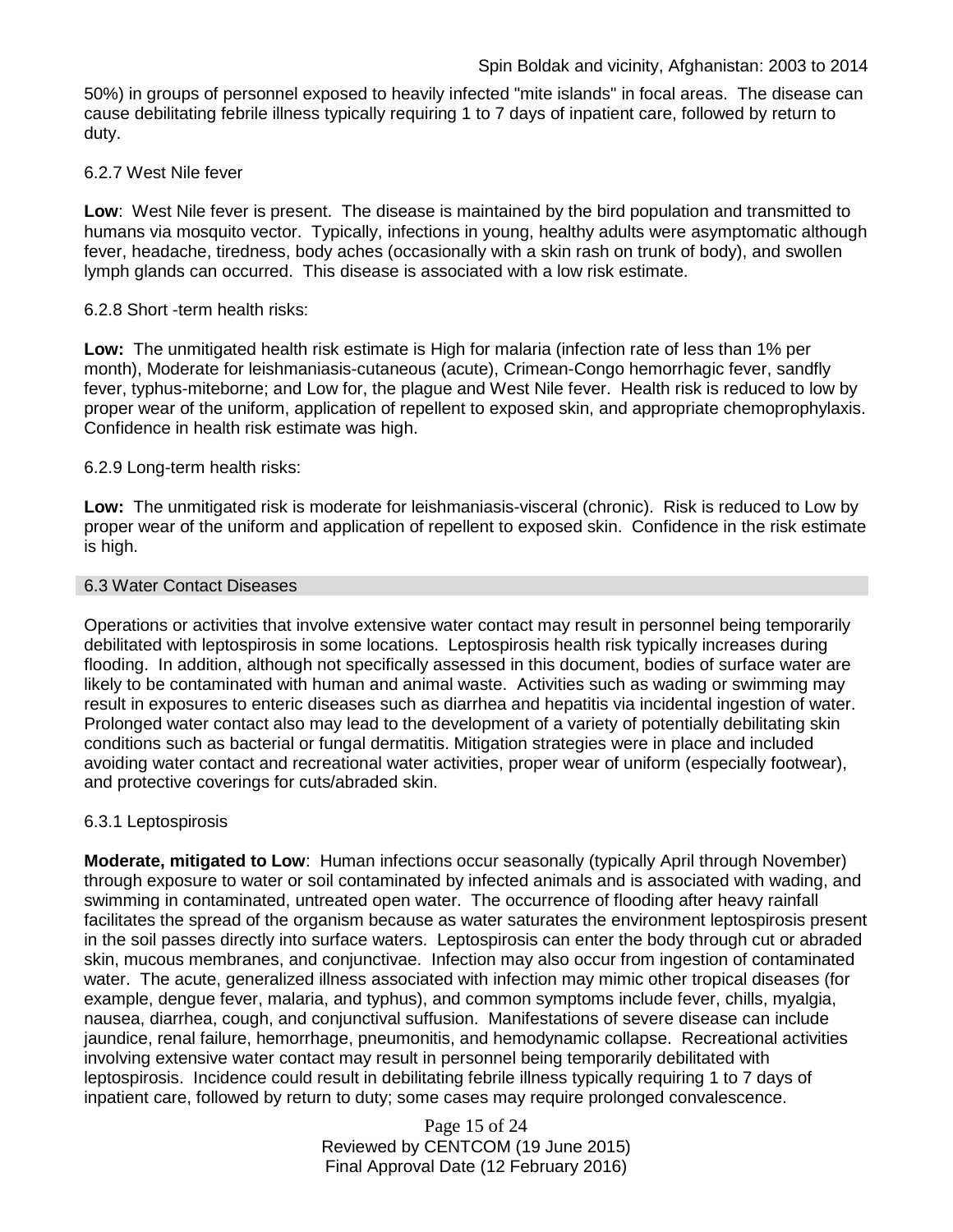Mitigation strategies in place include avoiding water contact and recreational water activities; proper wear of uniform, especially footwear, and protective coverings for cuts/abraded skin. This disease is associated with a Moderate health risk estimate.

6.3.2 Short-term health risks:

**Low:** Unmitigated Health risk of leptospirosis is Moderate during warmer months. Mitigation measures reduce the risk to Low. Confidence in the health risk estimate is high.

6.3.3 Long-term health risks:

# **None identified based on available data.**

#### 6.4 Respiratory Diseases

Although not specifically assessed in this document, deployed U.S. forces may be exposed to a wide variety of common respiratory infections in the local population. These include influenza, pertussis, viral upper respiratory infections, viral and bacterial pneumonia, and others. The U.S. military populations living in close-quarter conditions are at risk for substantial person-to-person spread of respiratory pathogens. Influenza is of particular concern because of its ability to debilitate large numbers of unvaccinated personnel for several days. Mitigation strategies were in place and included routine medical screenings, vaccination, enforcing minimum space allocation in housing units, implementing head-to-toe sleeping in crowded housing units, implementation of proper personal protective equipment (PPE) when necessary for healthcare providers and detention facility personnel.

# 6.4.1 Tuberculosis (TB)

**Moderate, mitigated to Low:** Potential health risk to U.S. personnel is Moderate, mitigated to Low, year round. Transmission typically requires close and prolonged contact with an active case of pulmonary or laryngeal TB, although it also can occur with more incidental contact. The Army Surgeon General has defined increased risk in deployed Soldiers as indoor exposure to locals or third country nationals of greater than one hour per week in a highly endemic active TB region. Mitigation strategies include routine medical screenings; enforcing minimum space allocation in housing units; implementing head-to-toe sleeping in crowded housing units; and implementation of proper personal protective equipment (PPE), when necessary (treating active case, detainee operations). Additional mitigation included active case isolation in negative pressure rooms, where available.

#### 6.4.2 Meningococcal meningitis

**Low:** Meningococcal meningitis poses a Low risk and is transmitted from person to person through droplets of respiratory or throat secretions. Close and prolonged contact facilitates the spread of this disease. Meningococcal meningitis is potentially a very severe disease typically requiring intensive care; fatalities may occur in 5-15% of cases.

6.4.3 Short-term health risks:

**Low:** Moderate (TB) to Low (for meningococcal meningitis). Overall risk was reduced to Low with mitigation measures. Confidence in the health risk estimate is high.

6.4.4 Long-term health risks:

**None identified based on available data.** Tuberculosis is evaluated as part of the post deployment

Page 16 of 24 Reviewed by CENTCOM (19 June 2015) Final Approval Date (12 February 2016)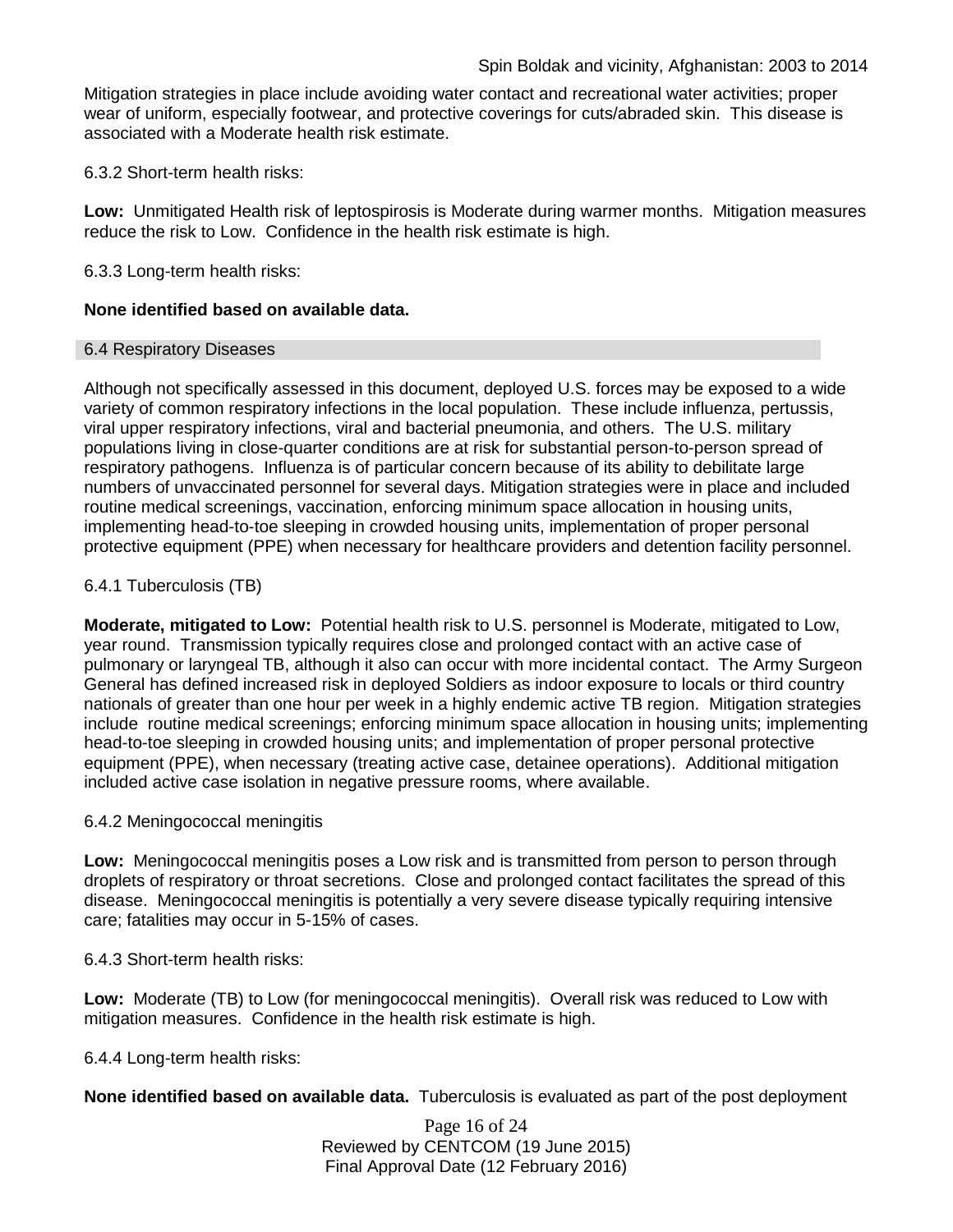health assessment (PDHA). A TB skin test is required post-deployment if potentially exposed and is based upon individual service policies.

#### 6.5 Animal-Contact Diseases

# 6.5.1 Rabies

**Moderate, mitigated to Low:** Rabies posed a year-round moderate risk. Occurrence in local animals was well above U.S. levels due to the lack of organized control programs. Dogs are the primary reservoir of rabies in Afghanistan, and a frequent source of human exposure. Rabies is transmitted by exposure to the virus-laden saliva of an infected animal, typically through bites, but could occur from scratches contaminated with the saliva. A U.S. Army Soldier stationed in Afghanistan died of rabies on 31 August 2011 (Reference 7). Laboratory results indicated the Soldier was infected from contact with a dog while deployed. Although the vast majority (>99%) of persons who develop rabies disease will do so within a year after a risk exposure, there have been rare reports of individuals presenting with rabies disease up to six years or more after their last known risk exposure. Mitigation strategies included command emphasis of CENTCOM GO 1B, reduction of animal habitats, active pest management programs, and timely treatment of feral animal scratches/bites.

#### 6.5.2 Anthrax

**Low:** Anthrax cases are rare in indigenous personnel, and pose a Low risk to U.S. personnel. Anthrax is a naturally occurring infection; cutaneous anthrax is transmitted by direct contact with infected animals or carcasses, including hides. Eating undercooked infected meat may result in contracting gastrointestinal anthrax. Pulmonary anthrax is contracted through inhalation of spores and is extremely rare. Mitigation measures included consuming approved food sources, proper food preparation and cooking temperatures, avoidance of animals and farms, dust abatement when working in these areas, vaccinations, and proper PPE for personnel working with animals.

#### 6.5.3 Q-Fever

**Moderate, mitigated to Low:** Potential health risk to U.S. personnel is Moderate, but mitigated to Low, year round. Rare cases are possible among personnel exposed to aerosols from infected animals, with clusters of cases possible in some situations. Significant outbreaks (affecting 1-50%) can occur in personnel with heavy exposure to barnyards or other areas where animals are kept. Unpasteurized milk may also transmit infection. The primary route of exposure is respiratory, with an infectious dose as low as a single organism. Incidence could result in debilitating febrile illness, sometimes presenting as pneumonia, typically requiring 1 to 7 days of inpatient care followed by return to duty. Mitigation strategies in place as listed in paragraph 6.5.2 except for vaccinations.

#### 6.5.4 H5N1 avian influenza

**Low:** Potential health risk to U.S. personnel is Low. Although H5N1 avian influenza (AI) is easily transmitted among birds, bird-to-human transmission is extremely inefficient. Human-to-human transmission appears to be exceedingly rare, even with relatively close contact. Extremely rare cases (less than 0.01% per month attack rate) could occur. Incidence could result in very severe illness with fatality rate higher than 50 percent in symptomatic cases. Mitigation strategies included avoidance of birds/poultry and proper cooking temperatures for poultry products.

#### 6.5.5 Short-term health risks:

**Low:** The short-term unmitigated risk is Moderate for rabies, and Q-fever, to Low for anthrax, and

Page 17 of 24 Reviewed by CENTCOM (19 June 2015) Final Approval Date (12 February 2016)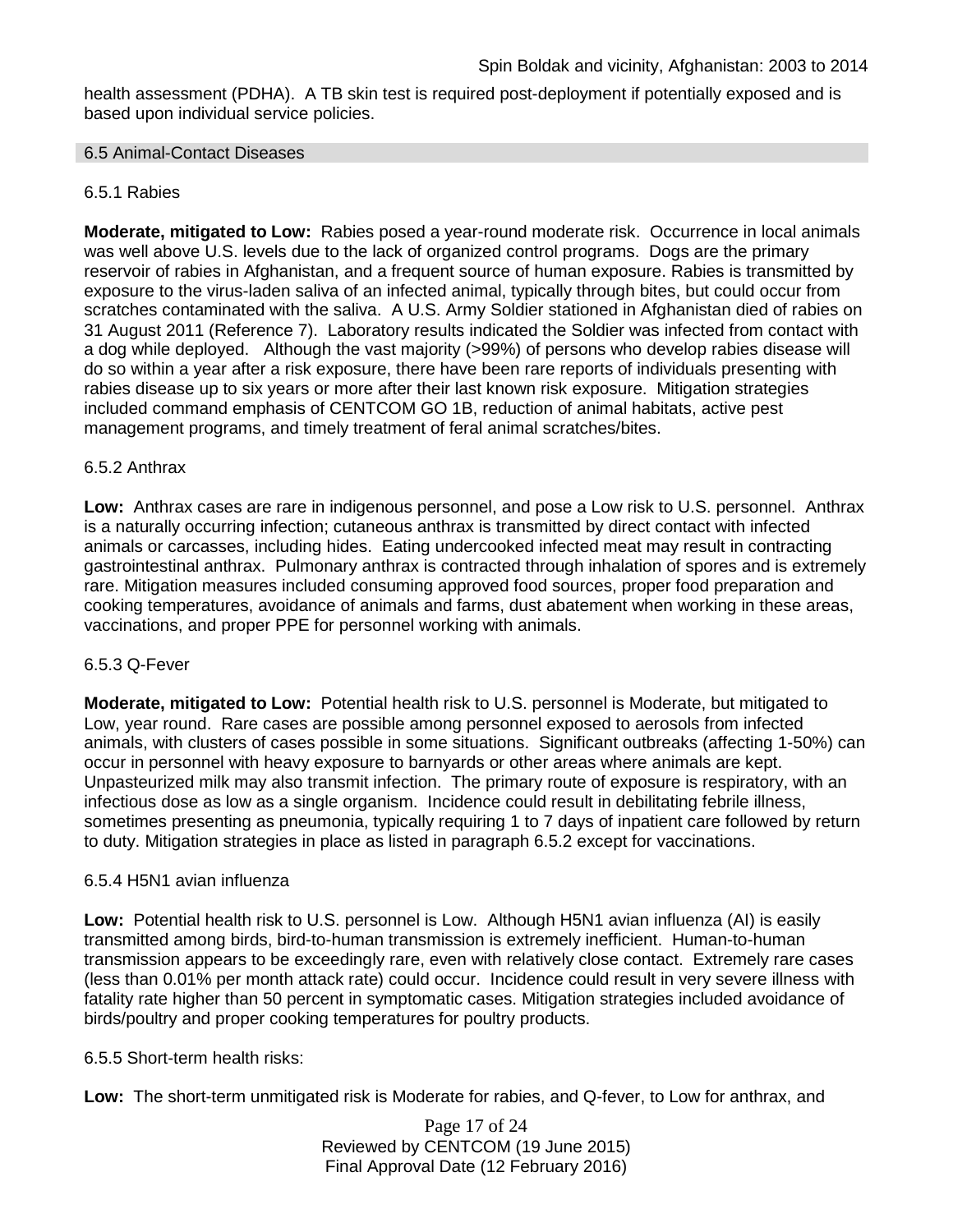H5N1 avian influenza. Mitigation measures reduced the overall risk to Low.Confidence in risk estimate is high.

6.5.6 Long-term health risks:

**Low:** A Low long term risk exists for rabies because, in rare cases, the incubation period for rabies can be several years.

# **7 Venomous Animal/Insect**

All information was taken directly from the Armed Forces Pest Management Board (Reference 8) and the Clinical Toxinology Resources web site from the University of Adelaide, Australia (Reference 9). The species listed below have home ranges that overlap the location of Spin Boldak and vicinity, and may present a health risk if they are encountered by personnel. See Section 9 for more information about pesticides and pest control measures.

# 7.1 Spiders

• *Latrodectus dahlia* (widow spider): Severe envenoming possible, potentially lethal. However, venom effects are mostly minor and even significant envenoming is unlikely to be lethal.

# 7.2 Scorpions

• *Androctonus amoreuxi* and *Androctonus baluchicus*: Severe envenoming possible, potentially lethal. Severe envenoming may produce direct or indirect cardio toxicity, with cardiac arrhythmias, cardiac failure. Hypovolaemic hypotension possible in severe cases due to fluid loss through vomiting and sweating.

• *Buthacus striffleri*, *Compsobuthus afghanus*, *Compsobuthus rugosulus, Mesobuthus caucasicus, Mesobuthus eupeus, Mesobuthus macmahoni, Orthochirus bicolor, Orthochirus danielleae*, *Orthochirus pallidus,* and *Orthochirus scrobiculosus*: There are a number of dangerous Buthid scorpions, but there are also some known to cause minimal effects only. Without clinical data it is unclear where these species fit within that spectrum.

• *Hottentotta alticola*, and *Hottentotta saulcyi*: Moderate envenoming possible but unlikely to prove lethal. Stings by these scorpions are likely to cause only short lived local effects, such as pain, without systemic effects.

# 7.3 Snakes

• *[Boiga](http://www.toxinology.com/fusebox.cfm?fuseaction=main.snakes.display&id=SN0722) [trigonata](http://www.toxinology.com/fusebox.cfm?fuseaction=main.snakes.display&id=SN0722)* (Common Cat Snake), and *Telescopus rhinopoma* (leopard viper): Unlikely to cause significant envenoming; Bites by these rear fanged Colubrid snakes are rarely reported. They are likely to cause minimal to moderate local effects and no systemic effects.

• *Echis multisquamatus* (central Asian saw-scaled viper) and *Echis sochureki* (Sochurek's sawscaled viper): Severe envenoming possible, potentially lethal. Bites may cause moderate to severe coagulopathy and haemorrhagins causing extensive bleeding.

• *Hemorrhis ravergieri* (mountain racer) and *Psammophis lineolatus* (Teer snake): Unlikely to cause significant envenoming. Bites require symptomatic treatment only.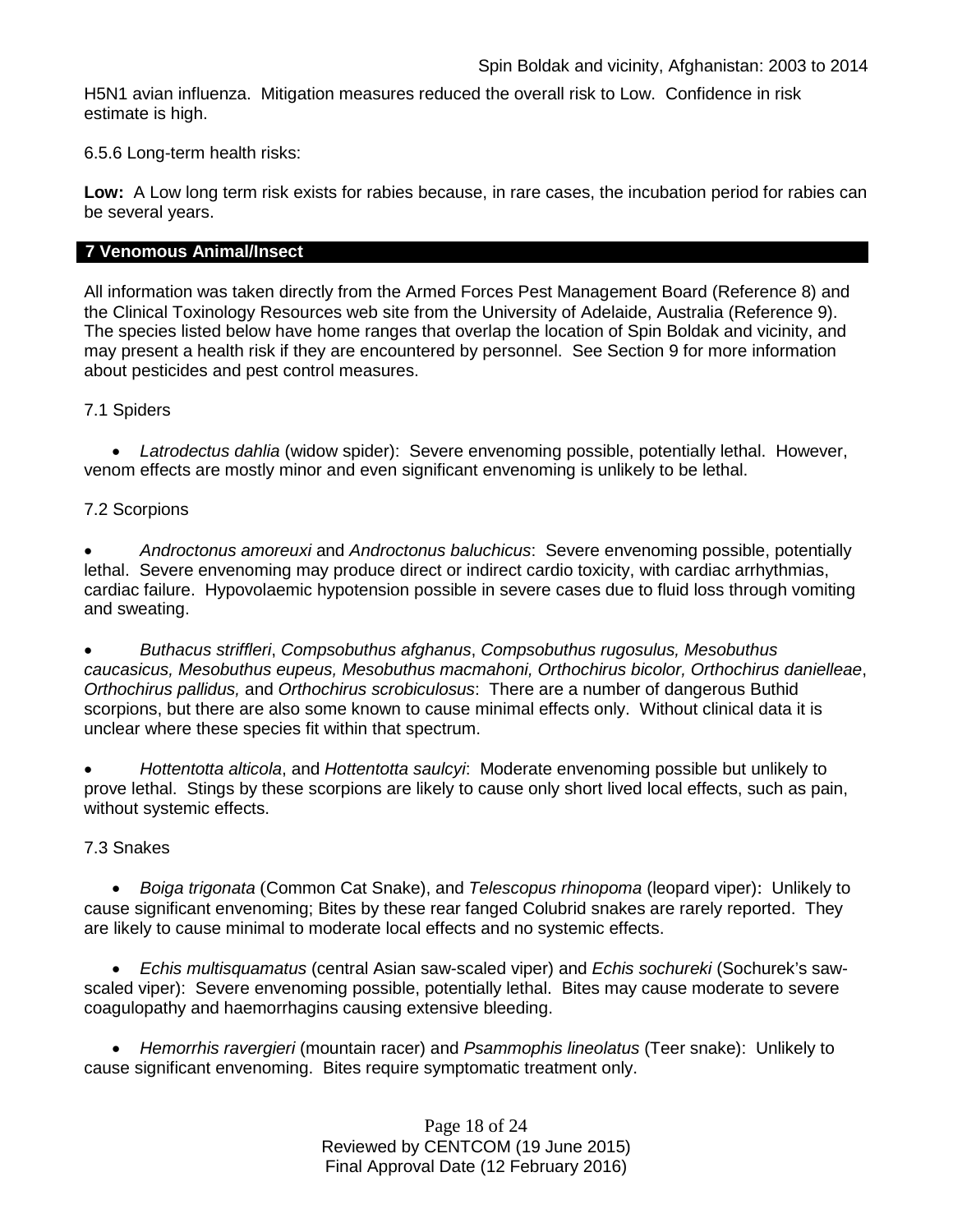• *Macrovipera lebetina obtuse* (Levantine Viper): Severe envenoming possible, potentially lethal. Bites may cause mild to severe local effects, shock & coagulopathy.

• *Platyceps rhodorachis* (Jan's desert racer): Mild envenoming only, not likely to prove lethal. Requires symptomatic treatment only.

• *Pseudocerastes persicus* (Persian dwarf snake): Unlikely to cause significant envenoming; limited clinical data suggest bites result in local effects only.

7.4 Short-term health risk:

**Low:** If encountered, effects of venom vary with species from mild localized swelling (e.g., widow spider) to potentially lethal effects (e.g., Levantine Viper). See effects of venom above. Mitigation strategies included avoiding contact, proper wear of uniform (especially footwear), and timely medical treatment. Confidence in the health risk estimate is low (Reference 4, Table 3-6).

7.5 Long-term health risk:

# **None identified.**

# **8 Heat/Cold Stress**

#### 8.1 Heat

Summer (June - September) monthly mean temperatures range from 76 degrees Fahrenheit (°F) to 89°F with an average temperature of 85°F based on historical climatological data from the U.S. Air Force Combat Climatology Center, 14<sup>th</sup> Weather Squadron. The health risk of heat stress/injury based on temperatures alone is Low (< 78°F) from September – April, high (82-87.9°F) from May – June, and extremely high ( $\geq 88^{\circ}$ F) from July – August. However, work intensity and clothing/equipment worn pose greater health risk of heat stress/injury than environmental factors alone (Reference 10). Managing risk of hot weather operations included monitoring work/rest periods, proper hydration, and taking individual risk factors (e.g., acclimation, weight, and physical conditioning) into consideration. Risk of heat stress/injury was reduced with preventive measures

# 8.1.1 Short-term health risk:

**Low to Extremely High, mitigated to Low:** Risk of heat injury in unacclimatized or susceptible populations (older, previous history of heat injury, poor physical condition, underlying medical/health conditions), and those under operational constraints (equipment, PPE, vehicles) is Extremely High from July – August, High from May – June, and Low from September – April. The risk of heat injury was reduced to low through preventive measures such as work/rest cycles, proper hydration and nutrition, and monitoring WBGT. Confidence in the health risk estimate is low (Reference 4, Table 3-6).

#### 8.1.2 Long-term health risk:

**Low:** The long-term risk is Low. However, the risk may be greater for certain susceptible persons– those older (i.e., greater than 45 years), in lesser physical shape, or with underlying medical/health conditions. Long-term health implications from heat injuries are rare but may occur, especially from more serious injuries such as heat stroke. It is possible that high heat in conjunction with various chemical exposures may increase long-term health risks, though specific scientific evidence is not conclusive. Confidence in these risk estimates is medium (Reference 4, Table 3-6).

> Page 19 of 24 Reviewed by CENTCOM (19 June 2015) Final Approval Date (12 February 2016)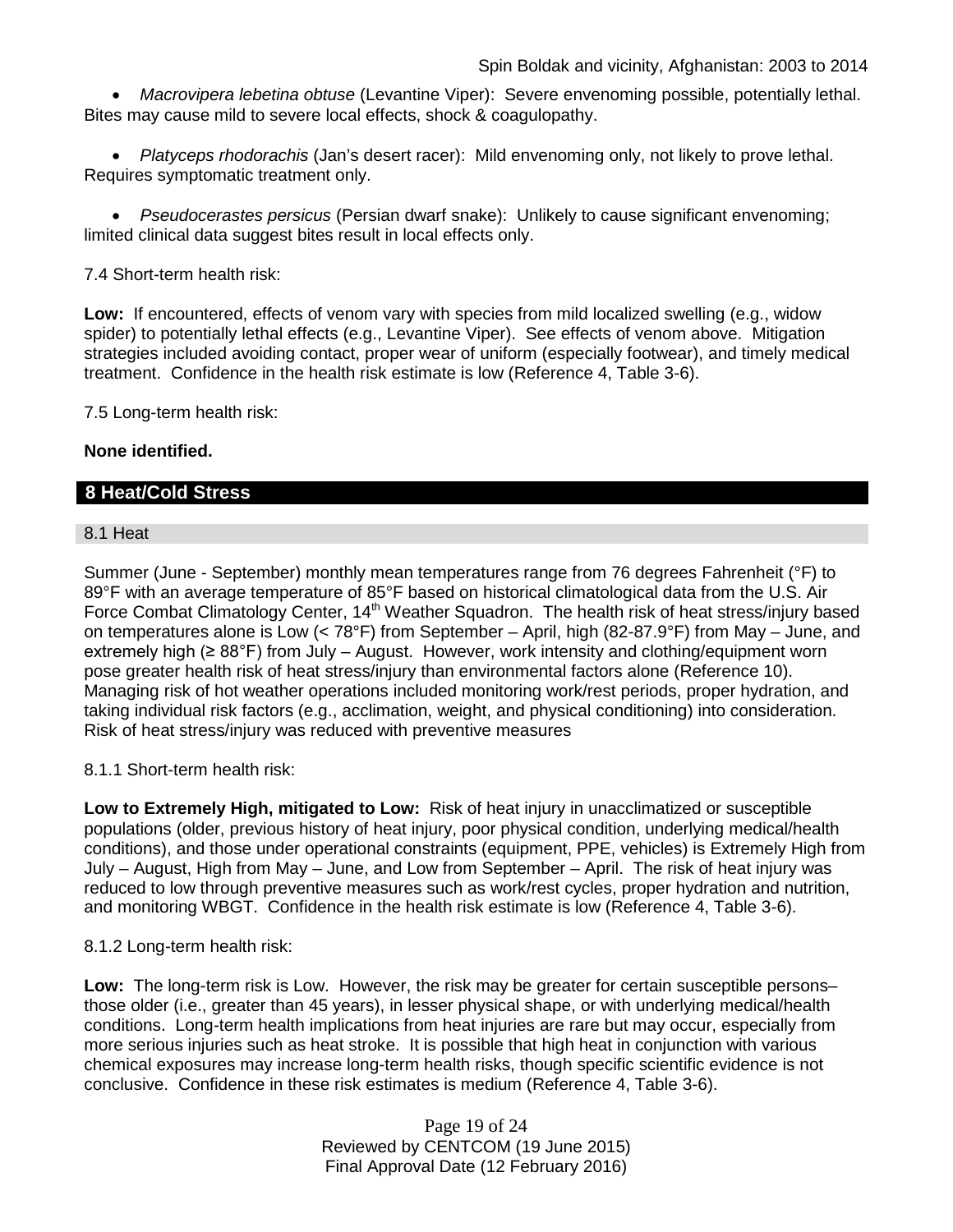#### 8.2 Cold

# 8.2.1 Short-term health risks:

Winter (December - March) temperatures range from 45°F to 59°F with an average temperature of  $50^{\circ}$ F based on historical climatological data from the U.S. Air Force Combat Climatology Center, 14<sup>th</sup> Weather Squadron. Because even on warm days a significant drop in temperature after sunset by as much as 40°F can occur, there is a risk of cold stress/injury from December – March. The risk assessment for Non-Freezing Cold Injuries (NFCI), such as chilblain, trench foot, and hypothermia, is Low based on historical temperature and precipitation data. Frostbite is unlikely to occur because temperatures rarely drop below freezing. However, personnel may encounter significantly lower temperatures during field operations at higher altitudes. As with heat stress/injuries, cold stress/injuries are largely dependent on operational and individual factors instead of environmental factors alone (Reference 10).

**Low:** The health risk of cold injury is Low. Confidence in the health risk estimate is medium.

8.2.2 Long-term health risk:

**Low:** The health risk of cold injury is Low. Confidence in the health risk estimate is high.

# **9 Noise**

9.1 Continuous

No specific hazard sources were documented in the DOEHRS or MESL from 23 September 2003 through 30 January 2014 timeframe.

9.1.1 Short and long-term health risks:

#### **Not evaluated**

#### 9.2 Impulse

No specific hazard sources were documented in the DOEHRS or MESL from 23 September 2003 through 30 January 2014 timeframe.

9.2.1 Short-term and Long-term health risks:

# **Not evaluated**.

# **10 Unique Incidents/Concerns**

#### 10.1 Potential environmental contamination sources

DoD personnel are exposed to various chemical, physical, ergonomic, and biological hazards in the course of performing their mission. These types of hazards depend on the mission of the unit and the operations and tasks which the personnel are required to perform to complete their mission. The health risk associated with these hazards depends on a number of elements including what materials are used, how long the exposure last, what is done to the material, the environment where the task or operation is performed, and what controls are used. The hazards can include exposures to heavy metal particulates (e.g., lead, cadmium, manganese, chromium, and iron oxide), solvents, fuels, oils,

> Page 20 of 24 Reviewed by CENTCOM (19 June 2015) Final Approval Date (12 February 2016)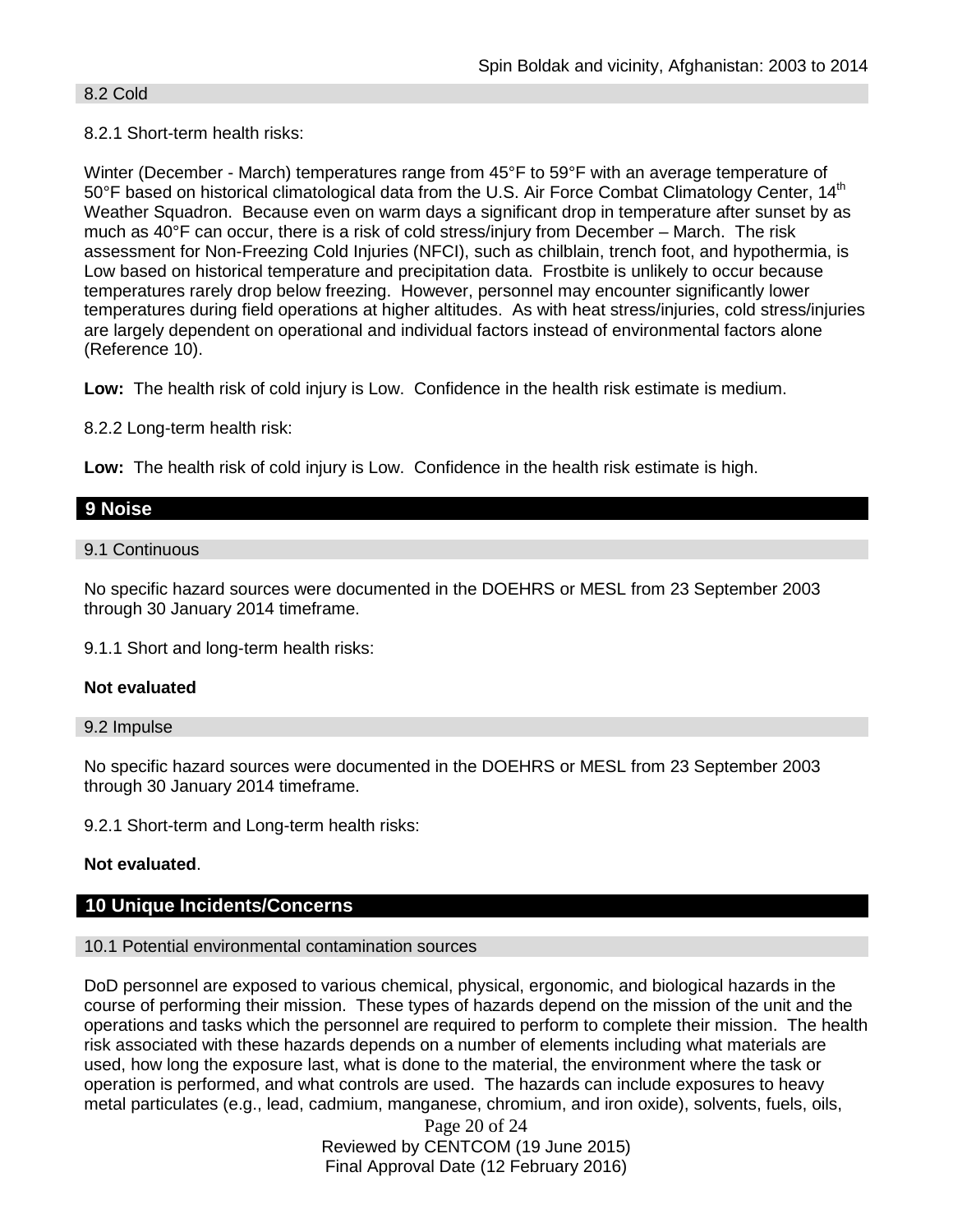and gases (e.g., carbon monoxide, carbon dioxide, oxides of nitrogen, and oxides of sulfur). Most of these exposures occur when performing maintenance task such as painting, grinding, welding, engine repair, or movement through contaminated areas. Exposures to these occupational hazards can occur through inhalation (air), skin contact, or ingestion; however exposures through air are generally associated with the highest health risk.

#### 10.2 Waste Sites/Waste Disposal

Occupational and Environmental Health Site Assessments (OEHSA) for Spin Boldak list that all hazardous material is trucked to either Kandahar Air Force Base or FOB Walton as often as convoys allow. Incinerators burn all trash except recyclables, metal, medical waste, and batteries at Spin Boldak. The OEHSA documents from 2009 list temporary open burn pits as the solid waste disposal for Spin Boldak. An OEHSA for Daman in 2012 lists that Afghan Uniformed Police (AUP) have a burn pit located 150 yards from living and working quarters and that contractors remove trash daily.

#### 10.2.1 Short-term and Long-term health risks

Low: Long term health risk is Low. Confidence in the health risk assessment is medium (Reference 4, Table 3-6).

#### 10.3 Fuel/petroleum products/industrial chemical spills

OEHSA documents for Spin Boldak list that all fuel points have secondary containment and all personnel wear appropriate PPE.

#### 10.3.1 Short-term and Long-term health risks

**Low:** Long term health risk is Low. Confidence in the health risk assessment is medium (Reference 4, Table 3-6).

#### 10.4 Pesticides/Pest Control:

The health risk of exposure to pesticide residues is considered within the framework of typical residential exposure scenarios, based on the types of equipment, techniques, and pesticide products that have been employed, such as enclosed bait stations for rodenticides, various handheld equipment for spot treatments of insecticides and herbicides, and a number of ready-to-use (RTU) methods such as aerosol cans and baits. The control of rodents required the majority of pest management inputs, with the acutely toxic rodenticides staged as solid formulation lethal baits placed in tamper-resistant bait stations indoors and outdoors throughout cantonment areas. Nuisance insects, including biting and stinging insects such as bees, wasps, and ants, also required significant pest management inputs. Use of pesticides targeting against these pests generally involved selection of compounds with low mammalian toxicity and short-term residual using pinpoint rather than broadcast application techniques. No specific hazard sources were documented in DOEHRS or MESL data portal. A total of 45 monthly pesticide application reports in the MESL data portal for Spin Boldak and vicinity (September 2006 to December 2013) list the usage of pesticides on the site. For each pesticide product applied during this period, the EPA approved label has been archived, providing a framework for each pesticide handled and applied (see below).

#### 10.4.1 Rodenticides

Bromadiolone and Brodifacoum were used to control rodents.

Page 21 of 24 Reviewed by CENTCOM (19 June 2015) Final Approval Date (12 February 2016)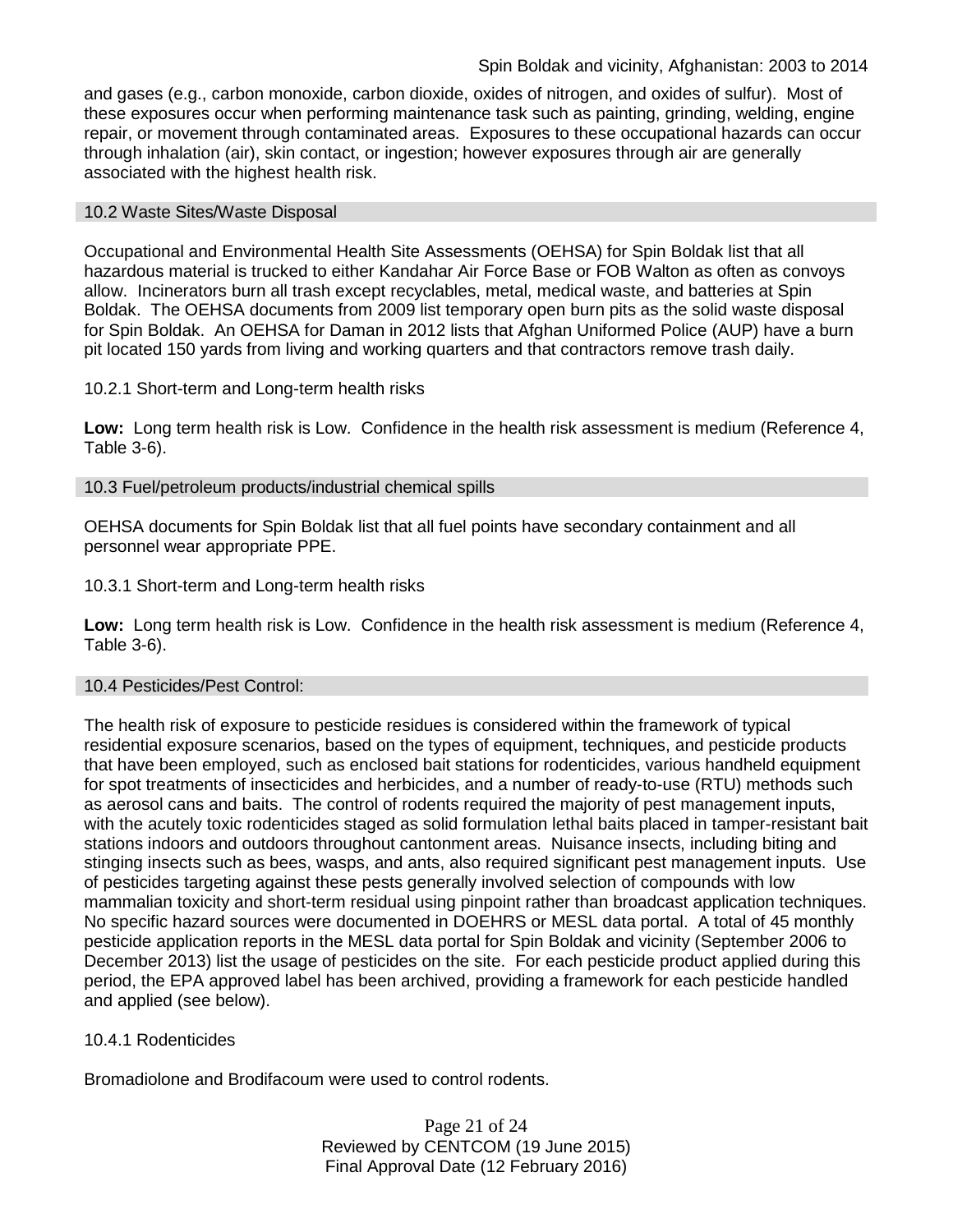# 10.4.2 Insecticides

Insecticides used to control ants, bees, crickets, fleas, flies, lice, mosquitoes, spiders, termites, and wasps include: Polybutylenes, Polyisobutylenes, Imidacloprid, Z-9 Tricosene, Hydramethylnon, Cypermethrin, Abamectin B1, (S)-Methoprene, Methomyl, and ß-Cyfluthrin.

#### 10.4.3 Short-term and Long-term health risks

**Low:** Long term health risk is Low. Confidence in the health risk assessment is medium (Reference 4, Table 3-6).

#### 10.5 Asbestos

No specific hazard sources were documented in the DOEHRS or MESL from 23 September 2003 through 30 January 2014 timeframe.

#### 10.6 Lead Based Paint

No specific hazard sources were documented in the DOEHRS or MESL from 23 September 2003 through 30 January 2014 timeframe.

#### 10.7 Burn Pit

No air samples were taken near any burn pits or incinerators so short- and long-term health risk could not be assessed. An OEHSA for Daman in December 2012 listed that a burn pit was located 150 yards from the living and working quarters. OEHSAs for Spin Boldak from 2011 to 2014 listed that incinerators for trash are located at the southern end of the FOB away from all troop operations and do not affect personnel. Earlier OEHSA documents from 2009 list an open burn pit located approximately 100-200 meters from Spin Boldak and a temporary burn pit approximately 50 meters from the perimeter with prevailing winds pushing smoke away from the FOB.

While not specific to Spin Boldak and vicinity, the consolidated epidemiological and environmental sampling and studies on burn pits that have been conducted as of the date of this publication have been unable to determine whether an association does or does not exist between exposures to emissions from the burn pits and long-term health effects (Reference 11). The Institute of Medicine committee's (Reference 11) review of long-term health consequences of exposure to burn pits in Iraq and Afghanistan suggests that service in Iraq or Afghanistan (i.e., a broader consideration of air pollution than exposure only to burn pit emissions) may be associated with long-term health effects, particularly in susceptible (e.g., those who have asthma) or highly exposed subpopulations, such as those who worked at or near the burn pit. Such health effects would be due mainly to high ambient concentrations of PM from both natural and anthropogenic sources, including military sources. If that broader exposure to air pollution turns out to be relevant, potentially related health effects of concern are respiratory and cardiovascular effects and cancer. Susceptibility to the PM health effects could be exacerbated by other exposures, such as stress, smoking, local climatic conditions, and co-exposures to other chemicals that affect the same biologic or chemical processes. Individually, the chemicals measured at burn pit sites in the study were generally below concentrations of health concern for general populations in the U.S. However, the possibility of exposure to mixtures of the chemicals raises the potential for health outcomes associated with cumulative exposure to combinations of the constituents of burn pit emissions and emissions from other sources.

> Page 22 of 24 Reviewed by CENTCOM (19 June 2015) Final Approval Date (12 February 2016)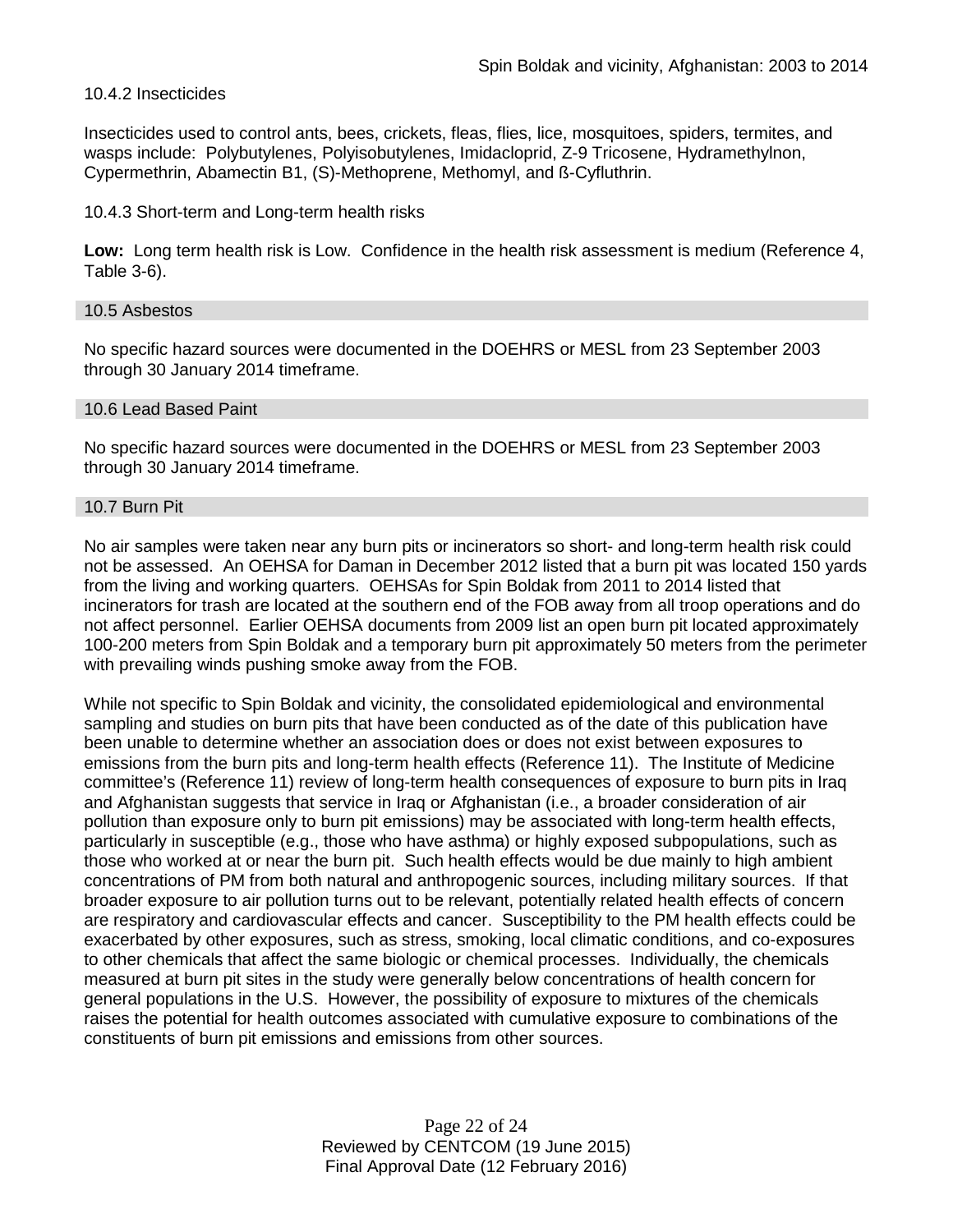# **11 References[1](#page-22-0)**

 $\overline{a}$ 

- 1. Defense Occupational and Environmental Health Readiness System (referred to as the DOEHRS-EH database) at https://doehrs-ih.csd.disa.mil/Doehrs/. Department of Defense (DoD) Instruction 6490.03, *Deployment Health*, 2006.
- 2. DoDI 6055.05, Occupational and Environmental Health, 2008.
- 3. Joint Staff Memorandum (MCM) 0028-07, Procedures for Deployment Health Surveillance, 2007.
- 4. USA PHC TG230, June 2013 Revision.
- 5. DoD MESL Data Portal: https://mesl.apgea.army.mil/mesl/.Some of the data and reports used may be classified or otherwise have some restricted distribution.
- 6. Modification 12 to United States Central Command Individual Protection and Individual Unit Deployment Policy, 02 December 2013.
- 7. CDC. 2012. Morbidity and Mortality Weekly Report. Imported Human Rabies in a U.S. Army Soldier. May 4, 2012. 61(17); 302-305.
- 8. Armed Forces Pest Management Board: http://www.afpmb.org/content/venomous-animalscountry#Afghanistan. U.S. Army Garrison - Forest Glen, Silver Spring, MD.
- 9. Clinical Toxinology Resources: http://www.toxinology.com/. University of Adelaide, Australia.
- 10. Goldman RF. 2001. Introduction to heat-related problems in military operations. In: Textbook of military medicine: medical aspects of harsh environments Vol. 1, Pandolf KB, and Burr RE (Eds.), Office of the Surgeon General, Department of the Army, Washington DC.
- 11. IOM (Institute of Medicine). 2011. Long-term health consequences of exposure to burn pits in Iraq and Afghanistan. Washington, DC: The National Academies Press.

Page 23 of 24 Reviewed by CENTCOM (19 June 2015) Final Approval Date (12 February 2016)

<span id="page-22-0"></span> $1$  NOTE. The data are currently assessed using the 2013 TG230. The general method involves an initial review of the data which eliminates all chemical substances not detected above 1-yr. negligible MEGs. Those substances screened out are not considered acute or chronic health hazards so are not assessed further. For remaining substances, acute and chronic health effects are evaluated separately for air water (soil is only evaluated for long term risk). This is performed by deriving separate short-term and long term population exposure level and estimates (referred to as population exposure point concentrations (PEPC)) that are compared to MEGs derived for similar exposure durations. If less than or equal to negligible MEG the risk is Low. If levels are higher than negligible then there is a chemical-specific toxicity and exposure evaluation by appropriate SMEs, which includes comparison to any available marginal, critical or catastrophic MEGs. For drinking water 15 L/day MEGs are used for the screening while site specific 5-15 L/day are used for more detailed assessment. For nondrinking water (such as that used for personal hygiene or cooking) the 'consumption rate' is limited to 2 L/day (similar to the EPA) which is derived by multiplying the 5 L/day MEG by a factor of 2.5. This value is used to conservatively assess non drinking uses of water.